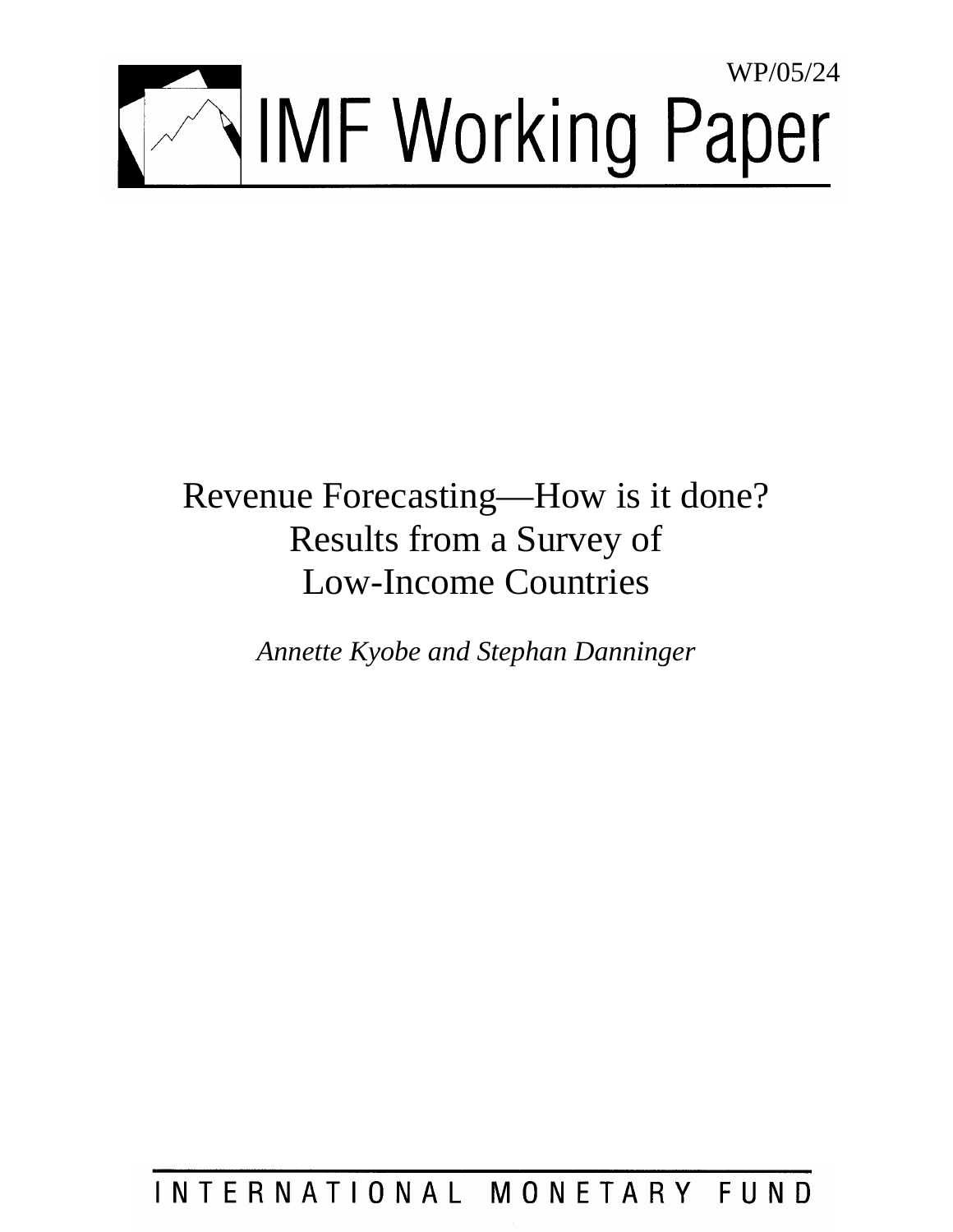© 2005 International Monetary Fund WP/05/24

#### **IMF Working Paper**

#### Fiscal Affairs Department

#### **Revenue Forecasting—How is it done? Results from a Survey of Low-Income Countries**

Prepared by Annette Kyobe and Stephan Danninger<sup>1</sup>

Authorized for distribution by Manmohan S. Kumar

February 2005

#### **Abstract**

#### **This Working Paper should not be reported as representing the views of the IMF.** The views expressed in this Working Paper are those of the author(s) and do not necessarily represent those of the IMF or IMF policy. Working Papers describe research in progress by the author(s) and are published to elicit comments and to further debate.

This paper takes stock of revenue forecasting practices in low-income countries, and provides a comprehensive and condensed account of the revenue forecasting process. Based on a new dataset on 34 low-income countries, it catalogues forecasting practices and procedures from inception until budget submission, focusing primarily on institutional aspects and processes. The paper also synthesizes three key characteristics of forecasting practices, formality, organizational simplicity, and transparency, and empirically explores their determinants. High levels of country corruption are associated with less formal and less transparent forecasts. Past IMF involvement in a country increases the formality of the process, but does not improve public access to information.

JEL Classification Numbers: H20

 $\overline{a}$ 

Keywords: Revenue Forecasting; Budget Preparation

Author(s) E-Mail Address: Akyobe@imf.org, Sdanninger@imf.org

The authors wish to thank fiscal economists who filled in the data questionnaire, and Eduardo Ley for comments and suggestions.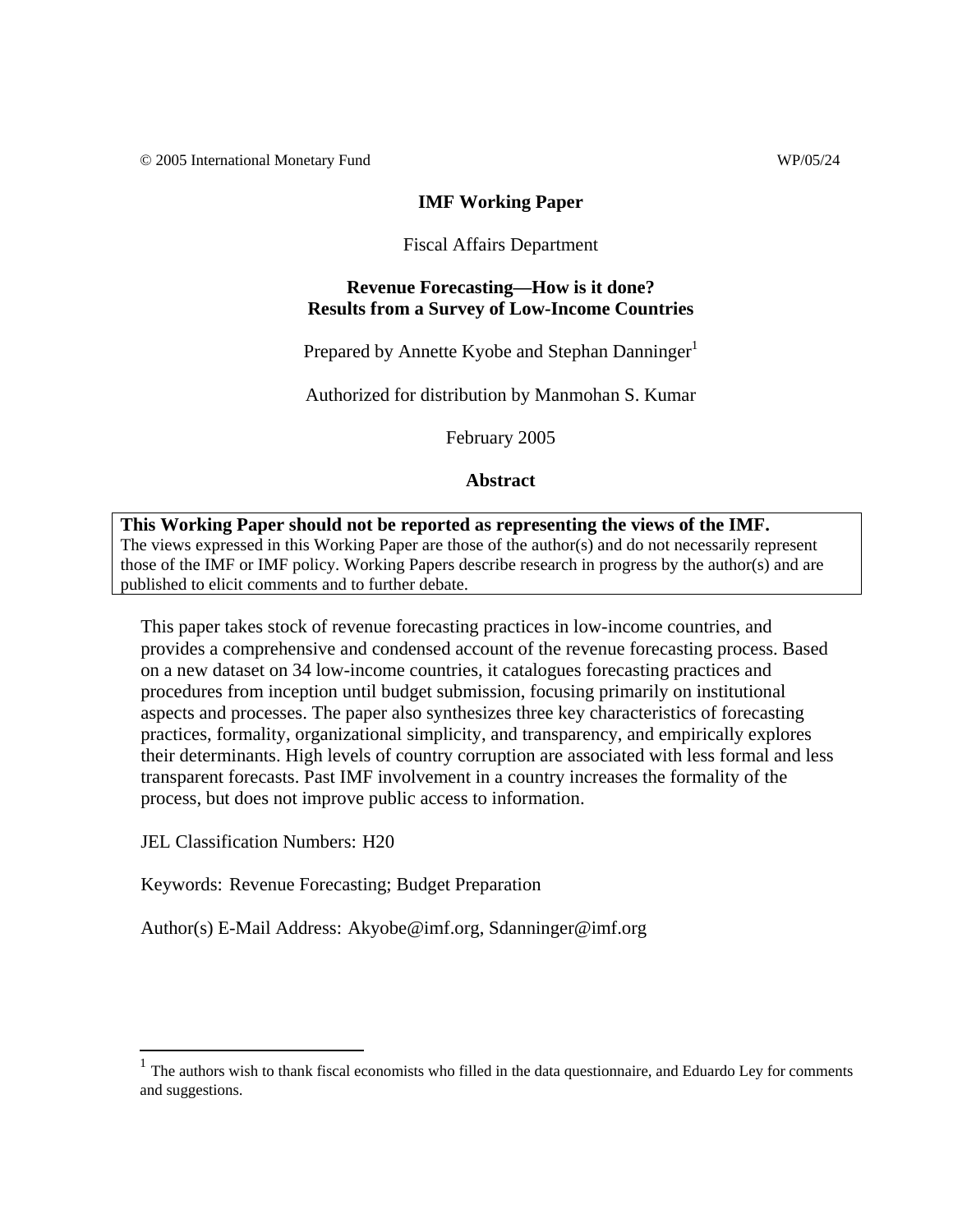| Contents                                                                      | Page |
|-------------------------------------------------------------------------------|------|
|                                                                               |      |
|                                                                               |      |
|                                                                               |      |
|                                                                               |      |
| B. The Macroeconomic Forecast: An Effective Input into the Revenue Forecast?8 |      |
|                                                                               |      |
|                                                                               |      |
|                                                                               |      |
|                                                                               |      |
|                                                                               |      |
|                                                                               |      |
|                                                                               |      |
|                                                                               |      |
|                                                                               |      |
|                                                                               |      |
|                                                                               |      |
|                                                                               |      |
| Tables                                                                        |      |
|                                                                               |      |
|                                                                               |      |
|                                                                               |      |
|                                                                               |      |
|                                                                               |      |
|                                                                               |      |
|                                                                               |      |
|                                                                               |      |
|                                                                               |      |
|                                                                               |      |
|                                                                               |      |
| Figures                                                                       |      |
|                                                                               |      |
|                                                                               |      |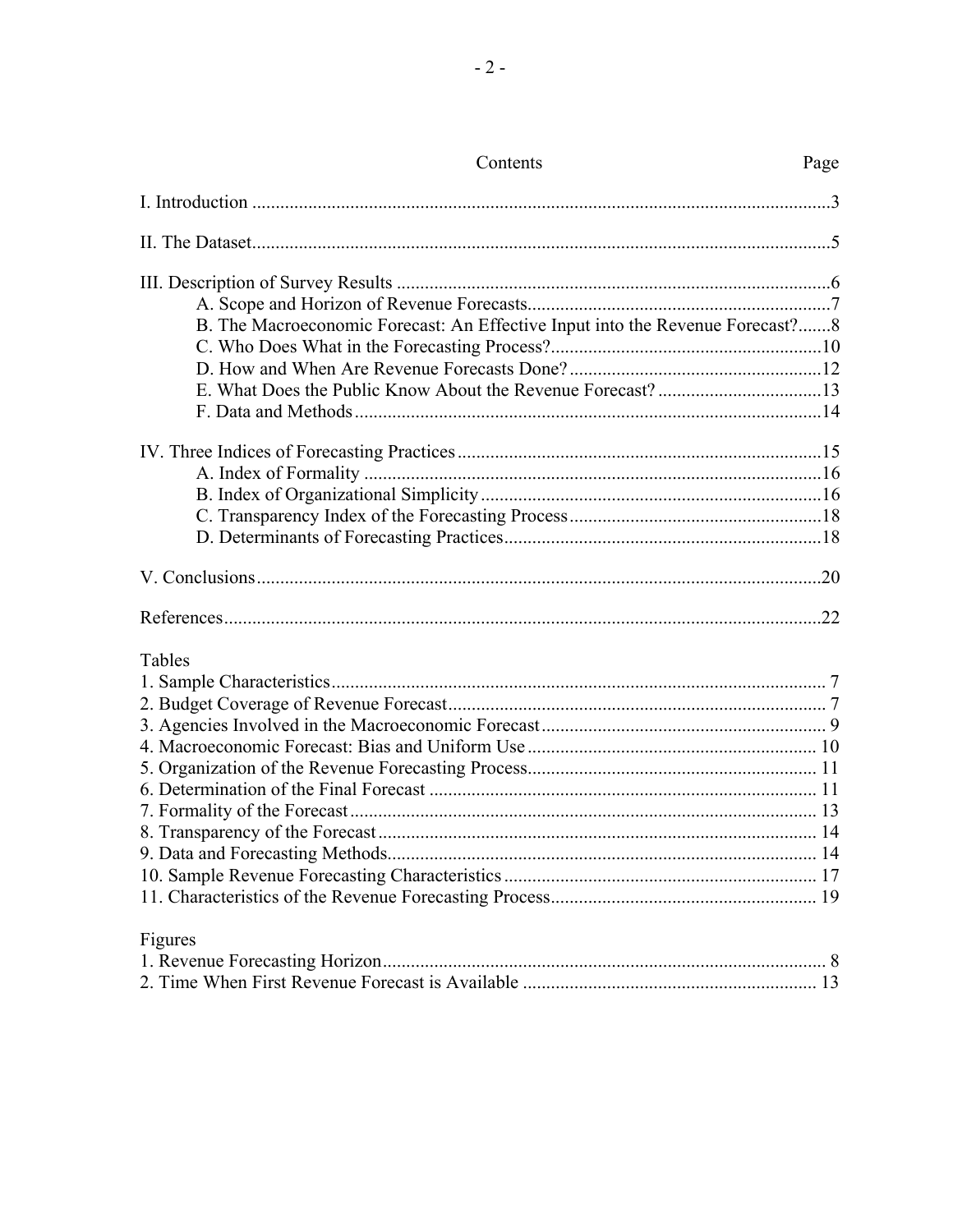#### **I. INTRODUCTION**

Understanding revenue forecasting practices is essential in assessing budget planning and management processes. Revenue forecasts define the budget envelope and form the basis for effective medium-term planning. They serve as the principal resource constraint and, if integrated in a top-down budget preparation process approach, facilitate the allocation of expenditures across different uses. Furthermore, transparency of forecasting processes is key in creating accountability in the revenue collection process, as manipulation of forecasts can conceal governance problems (Danninger, Cangiano, and Kyobe, 2004).

Surprisingly, little research has been carried out on the determinants of revenue forecasting practices.<sup>2</sup> One possible explanation is that a systematic and comparative analysis requires a wealth of institutional knowledge. Descriptions of budget preparation processes are generally not put down in formal documents, and country practices are often a mix of idiosyncratic budget practices and influences from legacy systems. A systematic analysis of forecasting practices in low-income countries is also needed, since the IMF, and especially its Fiscal Affairs Department (FAD), often give advice on reforms of the budget planning process.

The paper presents new and comparable data on revenue forecasting practices in low-income countries. It gives a descriptive summary of forecasting practices and conducts a systematic cross-country analysis of determinants. The only other comparative source on revenue forecasting practices outside the dataset we present, is a joint effort by the World Bank and the Organization for Economic Cooperation and Development (OECD) (2003) to catalogue budget institutions and processes. The dataset contains various aspects of revenue forecasting practices, but only covers a limited number of countries with little focus on revenue forecasting issues.

The analysis in this study is based on survey results derived from a questionnaire circulated to IMF fiscal economists in early 2003. The questionnaire was designed to capture and condense a number of different aspects of the revenue forecasting process. Among other things, it determines the coverage of the forecast, the forecasting horizon and timetable, which and how many agencies are involved, and the existence of rules and regulations governing the forecasting process. Specific questions also relate to the nature and source of underlying macroeconomic assumptions, the use of forecasting methods, public availability of information, and the scope for discretionary adjustments of forecasts.

The sample comprises 34 countries of which 80 percent are developing economies and the rest are transition economies predominantly from the CIS.<sup>3</sup> Roughly one-third of the developing countries are from sub-Saharan Africa, another 25 percent each from Asia and

 $\overline{a}$ 

<sup>2</sup> Exceptions are Danninger, Cangiano, and Kyobe (2004); Golosov and King (2002); and Alt (1993).

<sup>3</sup> Country classifications are based on the 2003 *World Economic Outlook* (WEO).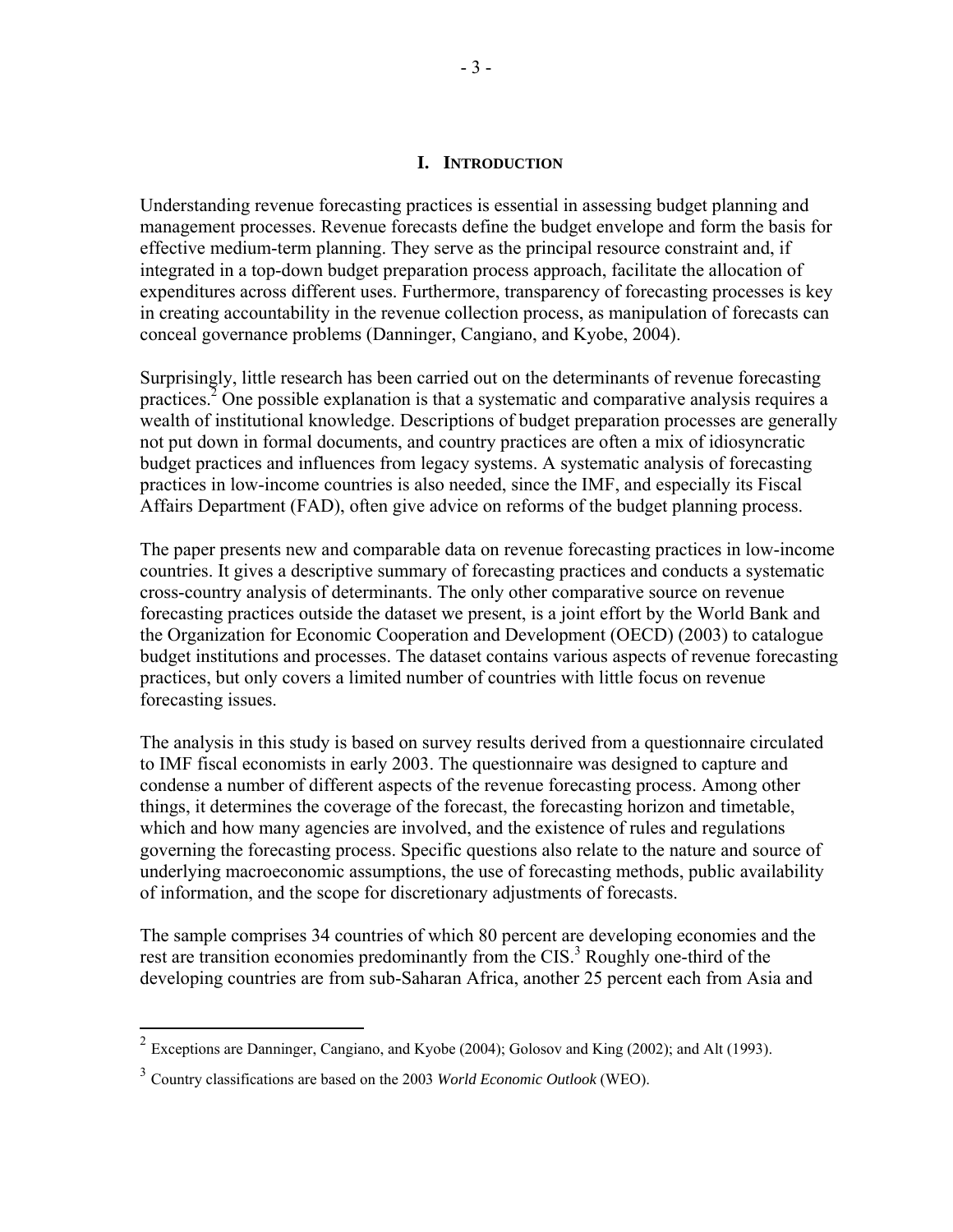Latin America, and the remainder from the Middle East (18 percent). The average level of per capita income is US\$1,504, with broad variation across regions.

The paper describes the main features of forecasting practices and examines whether they differ across regions or per capita income levels. Regional differences should capture the extent that forecasting practices are related to public expenditure management legacy systems. The level of per capita income may be an indicator for differences in forecasting practices as it correlates with available public and human resources. Where relevant, country differences by level of governance are indicated since they may affect forecasting practices through incentives for forecasting manipulation (Lienert and Sarraf 2001; Danninger, Cangiano, and Kyobe, 2004).

Most countries score low on various aspects characterizing the quality of the revenue forecasting process. Forecasting responsibilities are often not well defined and there are few formal rules and regulations governing the forecast. Revenue forecasts, for the most part, are produced late in the budget process, and estimation techniques are rudimentary. The production of forecasts usually involves multiple executive agencies outside the ministry of finance, setting high coordination requirements. As a result, the existence of multiple competing forecasts is quite common. Public accountability, in terms of access to forecast data or through participation of nongovernmental agencies in the forecasting process, is limited.

Surprisingly, these features of the forecasting process do not differ greatly along regional or per capita levels, with a few exceptions. More transparency and rigor is applied in Latin American countries, which also have relatively higher income. On the other hand, low levels of governance, particularly in CIS countries, are related to greater discretionary adjustment of revenue forecasts and indicate less public access to information.

A more systematic, multivariate analysis is carried out for three key aspects of the revenue forecasting process. The first is *formality*, a measure of how formal or informal the forecasting procedure is. A second aspect, *simplicity*, addresses how cohesive and centralized the organization of the process is. The last aspect attempts to capture the *transparency* of the budget forecast by focusing on public access to relevant information. This dimension measures whether or not any outside agencies are involved in the forecast, if the information in the budget document is publicly known, and if the macroeconomic assumptions have been made public.

Interestingly, higher formality and transparency can be found in countries with a higher per capita income and smaller central government. Corruption reduces both formality and transparency. Past IMF involvement in a country, through program arrangements, bears no significant relationship to either transparency or organizational simplicity, but is correlated with a more formal forecasting process.

Section I discusses questionnaire design and data issues. Section II proceeds by describing the basic findings in the sample on forecasting practices. Section III summarizes basic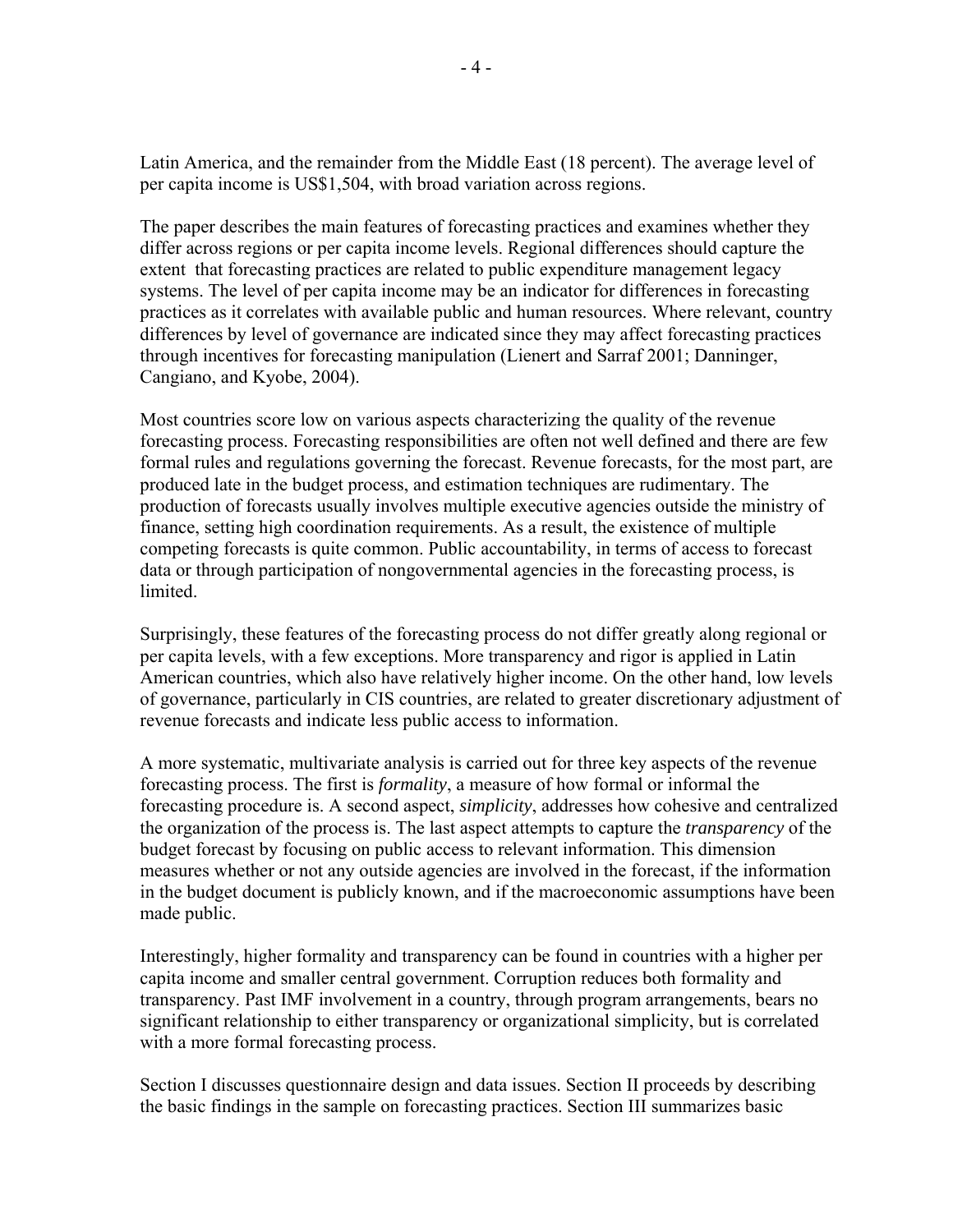forecasting characteristics. Section IV analyzes the determinants of three main forecasting characteristics, formality, organizational simplicity, and transparency. The final section concludes.

# **II. THE DATASET**

A two-part questionnaire was sent to FAD fiscal economists in early 2003 with a request to provide information on institutional arrangements and quantitative aspects of the revenue forecasting process in the respective countries. The first part contained questions on institutional and procedural characteristics of the revenue forecast, while the second part contained a data request on forecast estimates and outturns. Prior to dissemination, the questionnaire was reviewed within FAD and tested in a small pilot of four countries.

The *institutional component* comprised a total of 36 questions and was divided into five sections.<sup>4</sup> The majority of questions were dichotomous (yes/no) to avoid coding problems at the cost of reduced cross country variation of characteristics. Given the relatively short institutional memory in the Fund due to high turnover, the questionnaire explicitly referred to developments within the last three years. At the end of each section, respondents were also asked to identify if there were any significant institutional changes in the respective areas. An option for "do not know" was omitted, as the pilot showed that respondents viewed that additional research was not required with this option available.

The *quantitative section* required the submission of data on budget revenue forecasts and outturn, and requested information on underlying macroeconomic assumptions and economic characteristics, such as high resource dependence and discrete events, that could affect the revenue outturn in a given year (i.e., unexpected tax policy measures). Respondents were asked to supply information covering the period 1997–2001, but emphasis was given on the last three years.

#### **The sample**

 $\overline{a}$ 

Due to the need to draw on detailed institutional knowledge, the selection of eligible countries was determined by the presence of a fiscal economist on the country team. This limitation had the advantage that developments in selected countries were closely and regularly monitored, and responses could be easily followed up within the department. Its main drawback was, however, the exclusive focus on low-income countries, predominantly under a Fund program with significant Fund involvement in the annual revenue forecasts.

 $4$  (i) Institutional arrangements between revenue administration and fiscal authority; (ii) macroeconomic forecast; (iii) characterization of revenue forecast; (iv) revenue forecasting practices; and (v) data and forecasting methods.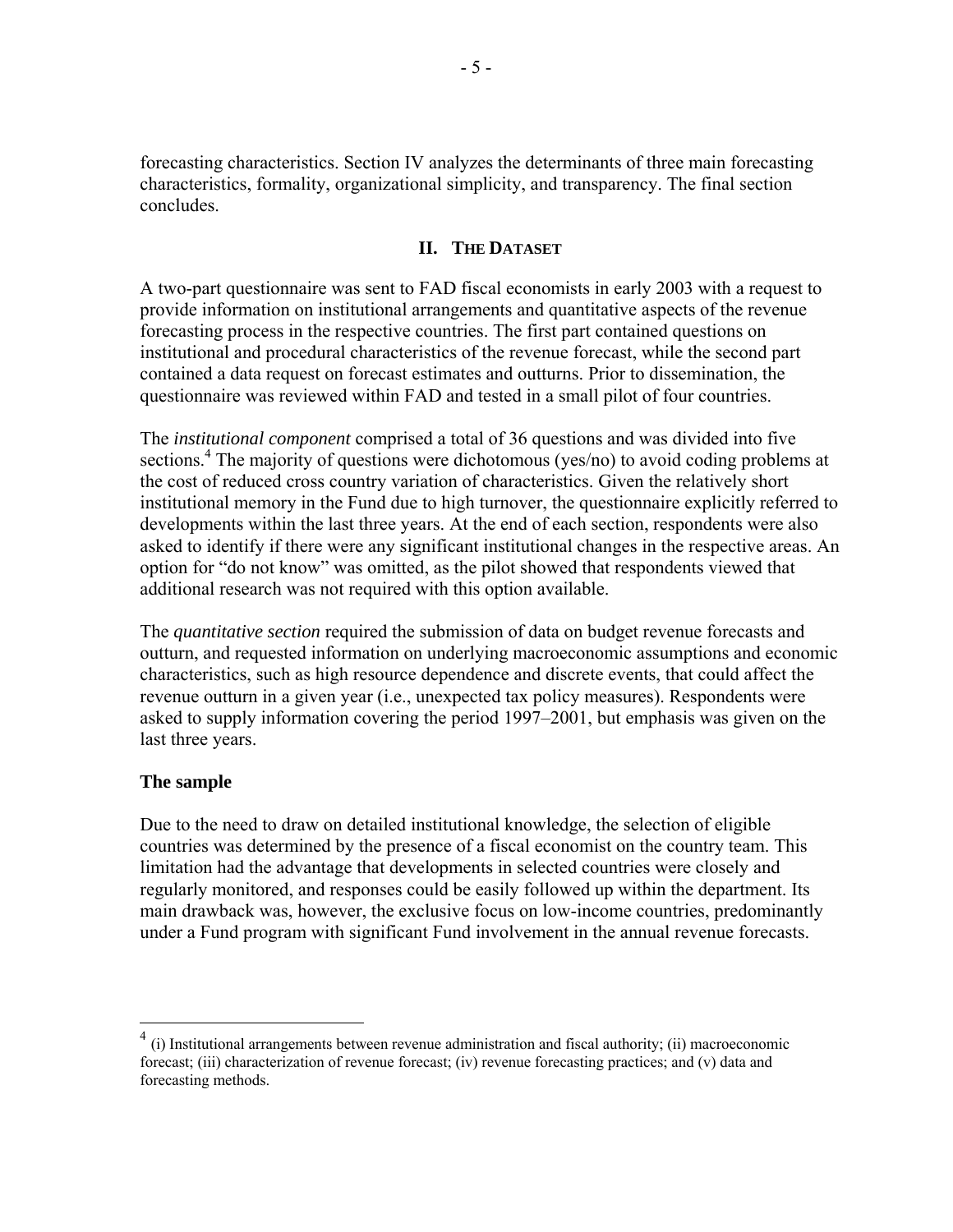From a total number of 46 countries with a fiscal economist in early 2003, four countries were eliminated due to the postconflict status, and a further four countries due to country specific reasons.<sup>5</sup> This left a final set of 38 countries listed in Table 1.

Complete and partial submissions were received from 34 countries. No input was received from four countries: Côte d'Ivoire, Albania, Kyrgyz Republic, and Peru. The overall completion rate of submitted questionnaires was high, at 95 percent of posed questions. The highest shares of nonresponse was in the section on data and methods (10 percent), which partly reflected too detailed questions in an area where the use of basic methods is still common practice.

The cover memo of the questionnaire encouraged participants to collaborate with resident representative offices, or to directly request information from the authorities. In majority of the cases, the questionnaire was prepared and submitted by the fiscal economist. Two submissions were received directly from the authorities.

# **III. DESCRIPTION OF SURVEY RESULTS**

This section provides a descriptive summary of the main results of the survey and catalogues forecasting practices and procedures from inception until budget submission. The survey contains a diverse group of countries with large differences in per capita income (Table 1). The average income of the most advanced region is more than five times higher than the average income of the poorest region. IMF involvement has been significant. During the last ten years, countries were on average 50 percent of their time under an IMF program. Governance problems vary quite significantly across regions with the highest scores recorded in transition economies. The overall level of corruption is only slightly above the mean score of a broad sample of countries.<sup>6</sup>

 5 These were Venezuela, Djibouti, Tajikistan, and Nigeria.

<sup>&</sup>lt;sup>6</sup> The mean corruption perception index of countries in the sample, is 1/7 standard deviations higher than the overall sample average from 183 countries. The corruption index is taken from Kaufmann, Kraay, and Mastruzzi (2003) and constructed as an inverted average over the last two available years of their control of corruption index. The control of corruption index measures the perception of corruption, defined as exercise of public power for private gain. It is based on indicators from several sources using an unobserved components methodology, which optimally weights each individual source according to its precision and reliability. Sources are large private enterprises, citizen and expert surveys, as well as nongovernmental institutions and international organizations.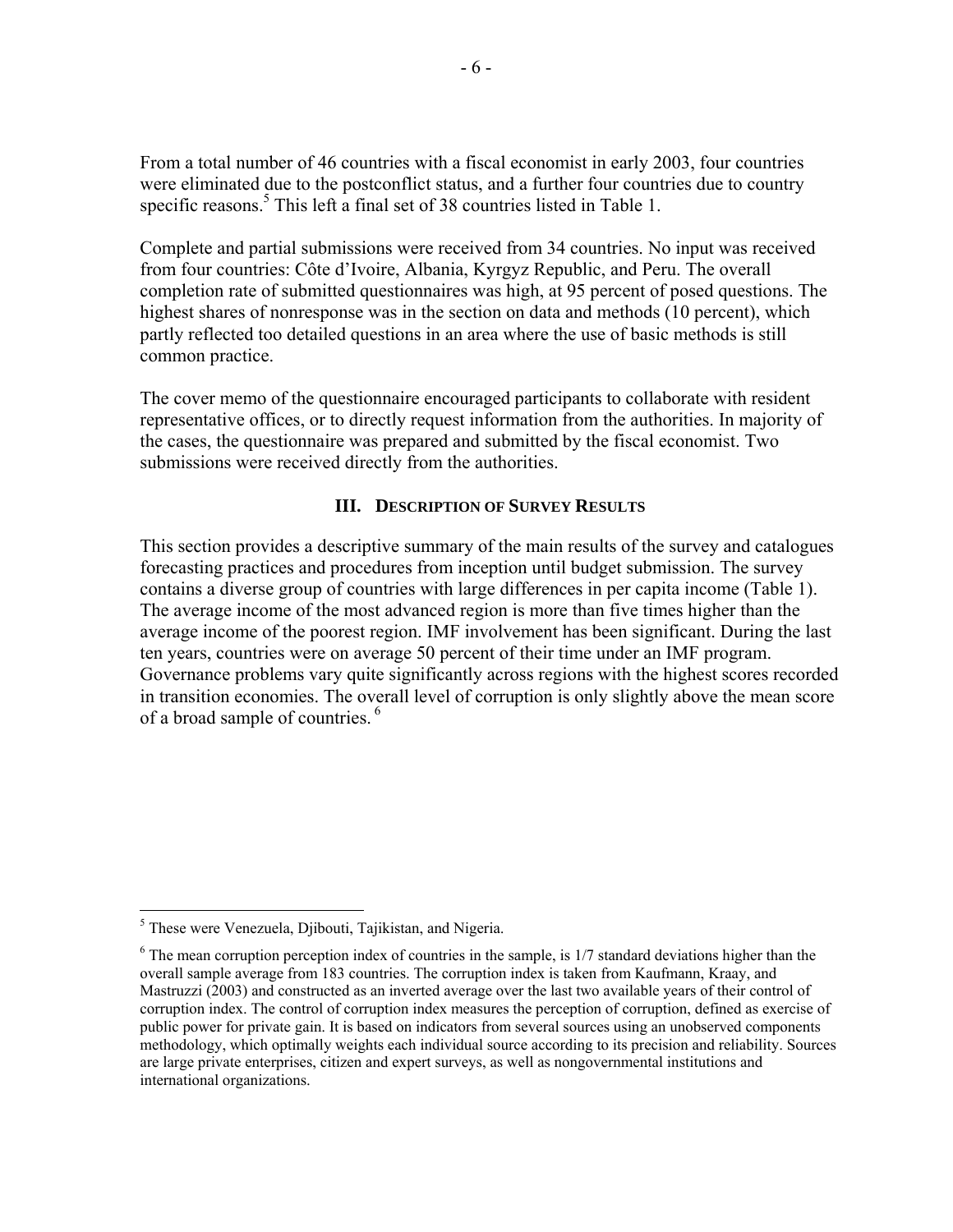| WEO Country classification | N  | Percent | GDP per<br>capita USD<br>$(2002)$ 1/ | <b>IMF</b><br>involvement 2/ | Country corruption 3/ |
|----------------------------|----|---------|--------------------------------------|------------------------------|-----------------------|
| Sub-Saharan Africa         | 9  | 26.4    | 756                                  | 74                           | 0.678                 |
| Developing Asia            |    | 20.6    | 731                                  | 41                           | 0.544                 |
| Transition CIS & Mongolia  |    | 20.6    | 902                                  | 82                           | 0.762                 |
| Middle East & Turkey       | 5  | 14.7    | 1809                                 | 58                           | 0.254                 |
| Western Hemisphere         | 6  | 17.6    | 3975                                 | 65                           | 0.219                 |
|                            |    |         |                                      |                              |                       |
| Total                      | 34 | 100     | 1504                                 |                              |                       |

Table 1. Sample Characteristics

Source: Authors' calculations.

1/ Unweighted average.

2/ Percent of years under a fund program during last ten years.

3/ Unweighted average corruption index, Kaufmann, Kraay, and Mastruzzi (2003).

#### **A. Scope and Horizon of Revenue Forecasts**

Budget revenue forecasts have a very mixed coverage. In about half of the sampled countries, the forecasts do not extend beyond central government activities. The scope of coverage is related to a country's level of economic development with higher income countries, in particular those in the Western Hemisphere, having more comprehensive public sector coverage. These revenue forecasts include subnational governments (37 percent), extrabudgetary funds (37 percent) and public enterprises (20 percent).<sup>7</sup> A few countries also include forecasts of the social security administration and the annual budget forecast (Table 2).

|                        | Central government | Central government & other<br>public revenue sources 1/ |
|------------------------|--------------------|---------------------------------------------------------|
| Total sample           | 50                 | 50                                                      |
| Subnational government |                    | 37                                                      |
| Extrabudgetary funds   |                    | 37                                                      |
| Public enterprises     |                    | 20                                                      |
| Social security        |                    |                                                         |

#### Table 2. Budget Coverage of Revenue Forecast (In percent of sample)

Source: Authors' calculations.

1/ Of which does not add up to the total due to multiple coverage.

7 Breakdown does not add up to 50 percent due to multiple coverage.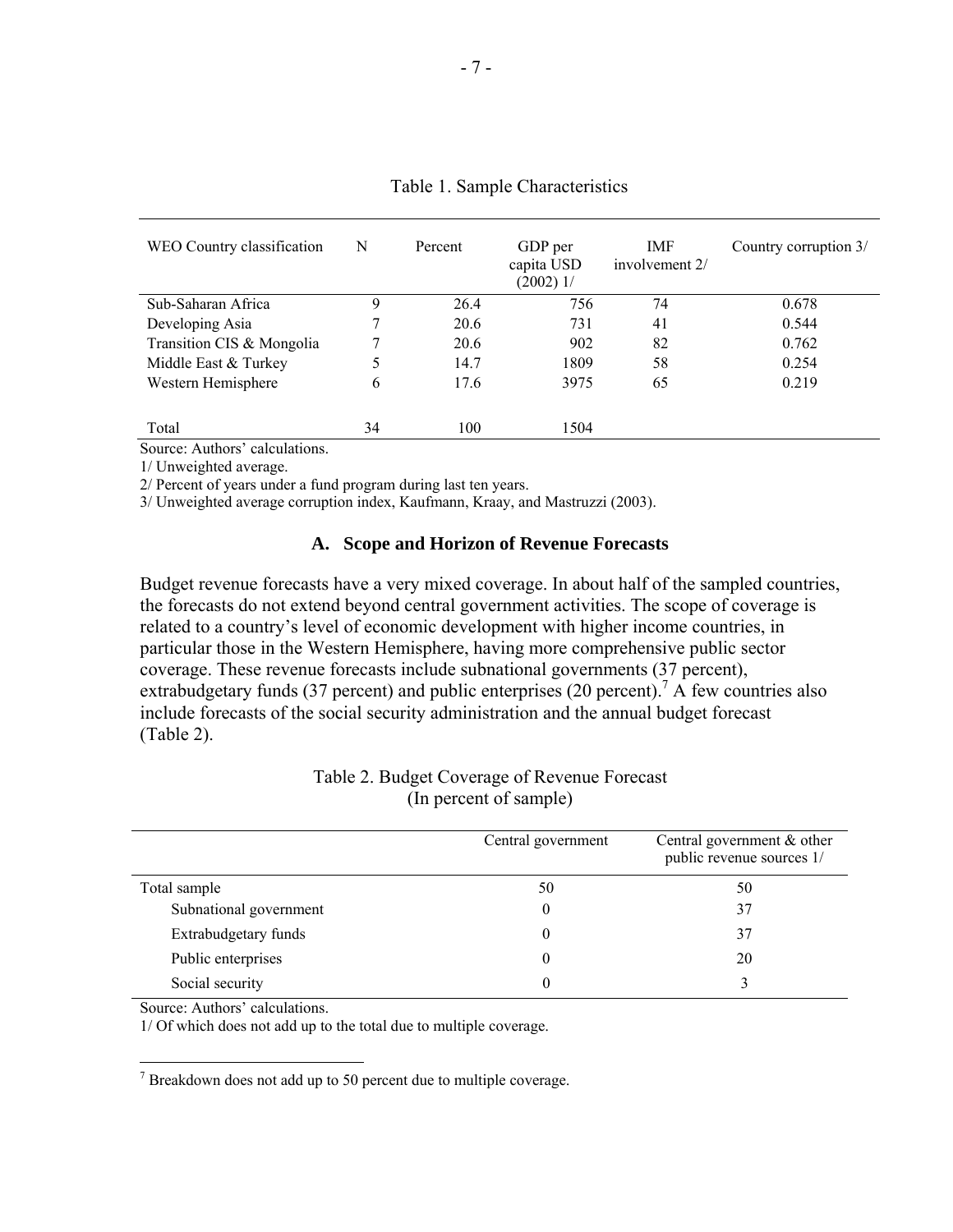A second dimension of forecast coverage is the time horizon. Most developed countries have shifted to using binding medium-term forecasts as a planning tool. For example, in the EU this requirement is part of the Stability and Growth Pact. Similar initiatives have been proposed for low-income countries.

For the sample as a whole, the time horizon of the revenue forecast is rather short. Roughly two-thirds of the sampled countries only produce one-year ahead estimates (Figure 1). Still, a large minority (33 percent) produces medium-term forecasts. This number may, however, overstate the preponderance of medium-term planning. Often, multiyear forecasts are for illustrative purposes and not well integrated in the annual budget process. Among countries with multiyear forecasts, the most common forecasting horizon is three years. Higher income countries in the sample use this tool more frequently.





Source: Authors' calculations.

The other side of the forecasting spectrum relates to within-year forecasts. Effective cash flow and debt management require detailed technical within-year forecasts. In the majority of countries (80 percent), revenue forecasts are broken down into monthly targets. A slightly more aggregated approach is used in 15 percent of the sample, which produces quarterly forecasts. Two countries generate forecasts exclusively on an annual basis.

# **B. The Macroeconomic Forecast: An Effective Input into the Revenue Forecast?**

The number of agencies involved in the macroeconomic and revenue forecasting process varies quite strongly across countries. Only in slightly more than half of the sample, the macroeconomic forecast is produced by a single agency, such as the ministry of finance or the ministry of economy. The involvement of two or more agencies is quite common. This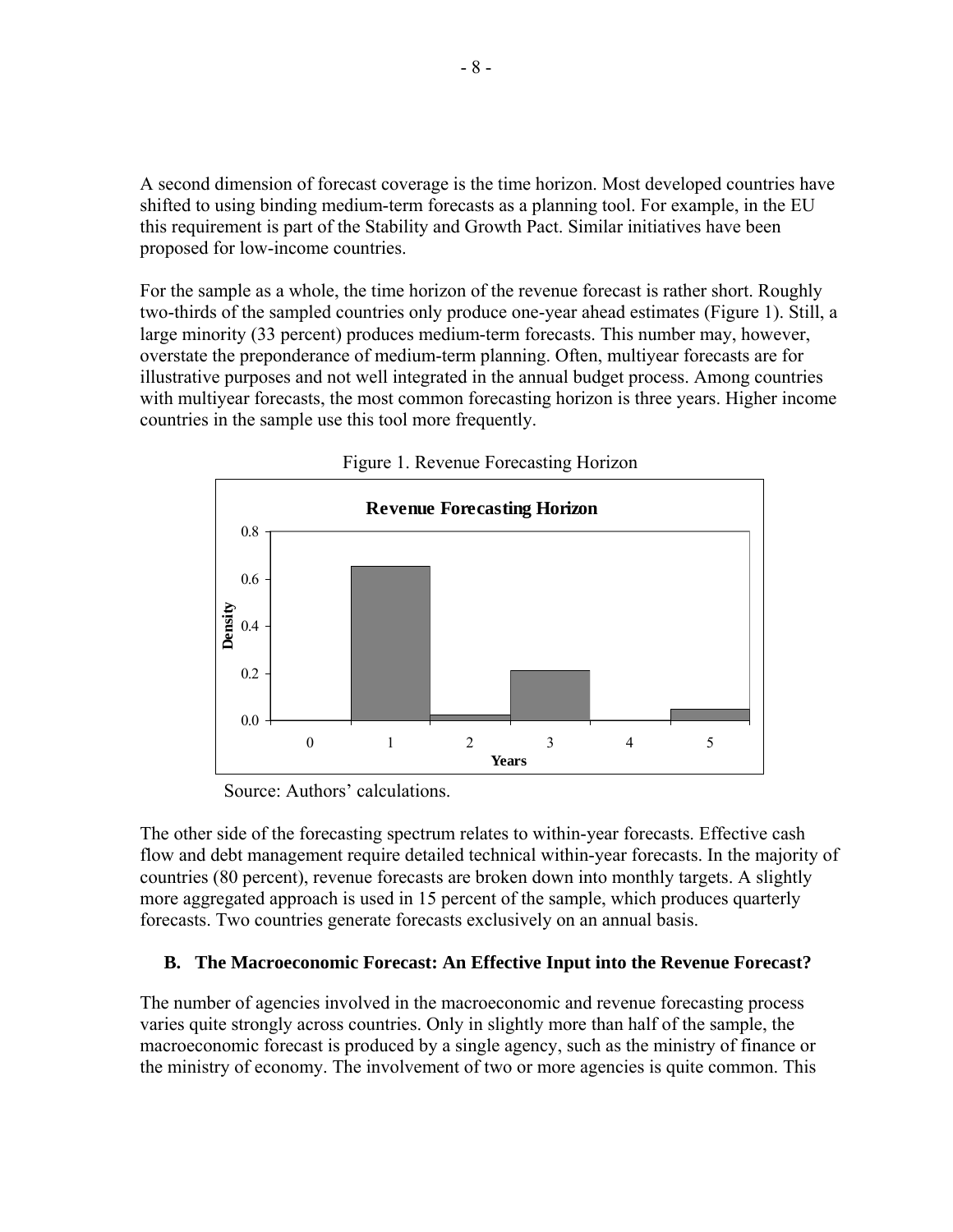places high relevance on effective coordination to develop uniform views on the macroeconomic outlook that will underlie the revenue forecast.

|                           | Single Agency |          | Collaboration of Multiple Agencies<br>3 or more |
|---------------------------|---------------|----------|-------------------------------------------------|
| Percent of survey         | 55.8          | 29.4     | 14.8                                            |
| Ministry of Finance       | 29.3          | $\cdots$ | $\cdots$                                        |
| Ministry of Economy, etc. | 20.5          | $\cdots$ | $\cdots$                                        |
| Other                     | 10.5          | $\cdots$ | $\cdots$                                        |

# Table 3. Agencies Involved in the Macroeconomic Forecast (In percent of sample )

Source: Authors' calculations.

That said, while all countries prepare the macroeconomic forecast prior to their revenue forecast, not all of them use it as an input for the revenue forecast. In about one-fifth of the surveyed countries, revenue forecasting agencies rely on macroeconomic assumptions which differ from the official revenue forecast. This is a worrisome finding, since it effectively rules out a meaningful decomposition of forecast errors, and, thus, hampers the analysis of forecast errors. It also limits accountability and may be an indication of coordination or governance problems within the governments.

Macroeconomic forecasts play a strategic role in signaling the state of the economy, and may therefore reflect political as well as technical considerations. A considerable share of countries (36 percent) explicitly modify the macroeconomic forecast. This is not an uncommon practice in industrialized economies. For instance, in Canada and the Netherlands, prudent economic growth forecasts have been used to minimize the risk of fiscal slippages. It is, however, surprising that about half of the sampled countries have an explicit upward bias in economic growth assumptions (Table 4). An explanation could be that forecasts are used as performance goals and thus are politically biased towards the desired level of output. Such a strategy is likely not conducive to effective budget planning and expenditure prioritization unless coupled with matching appropriations for contingencies.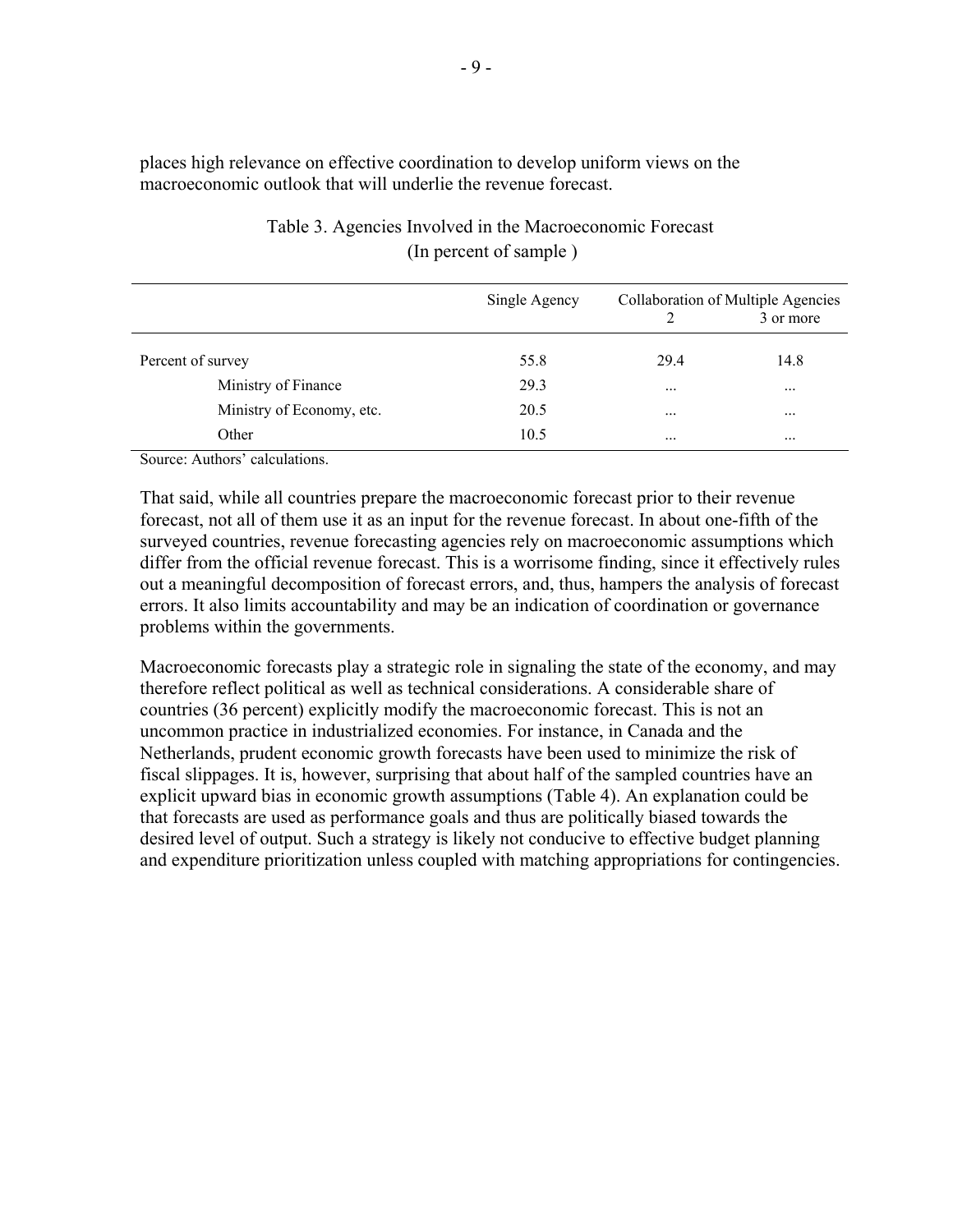# Table 4. Macroeconomic Forecast: Bias and Uniform Use (In percent of sample )

| Not all agencies use the same macroeconomic forecast | 18.2 |
|------------------------------------------------------|------|
| Macroeconomic forecast has explicit bias             | 36.4 |
| of which:                                            |      |
| Upwards                                              | 18.2 |
| Downwards                                            | 18.2 |

Source: Authors' calculations.

Public access to macroeconomic assumptions in the revenue forecast is quite high. In all but one country, macroeconomic forecasts are made publicly available. Two-thirds of the countries publish the main macroeconomic assumptions as part of the budget document. In 12 percent of the countries, an agency outside the government is involved in the development of the macroeconomic forecast.

#### **C. Who Does What in the Forecasting Process?**

Responsibility for delivering the revenue forecasts falls in most countries under the jurisdiction of one single agency. In 95 percent of the sample this is the ministry of finance. Thus, one would assume that forecasting activities are a narrowly defined task, limited to a small number of players with limited outside interaction. This is not quite the case. While the final say on the revenue forecasts may lie with the ministry of finance, the actual forecast often involves a number of government agencies.

In more than one-third of the countries, several other government institutions are actively involved in the forecasting process (Table 5). These may involve bodies outside the ministry of finance, such as customs administrations, the social security administration, or extra budgetary funds (i.e., oil funds). Complex interactions within the government are quite common resulting in a forecast generated by a single agency in only 47 percent of the sample. Only in approximately a quarter of the countries is the number of persons involved in the forecast concentrated to five or less people.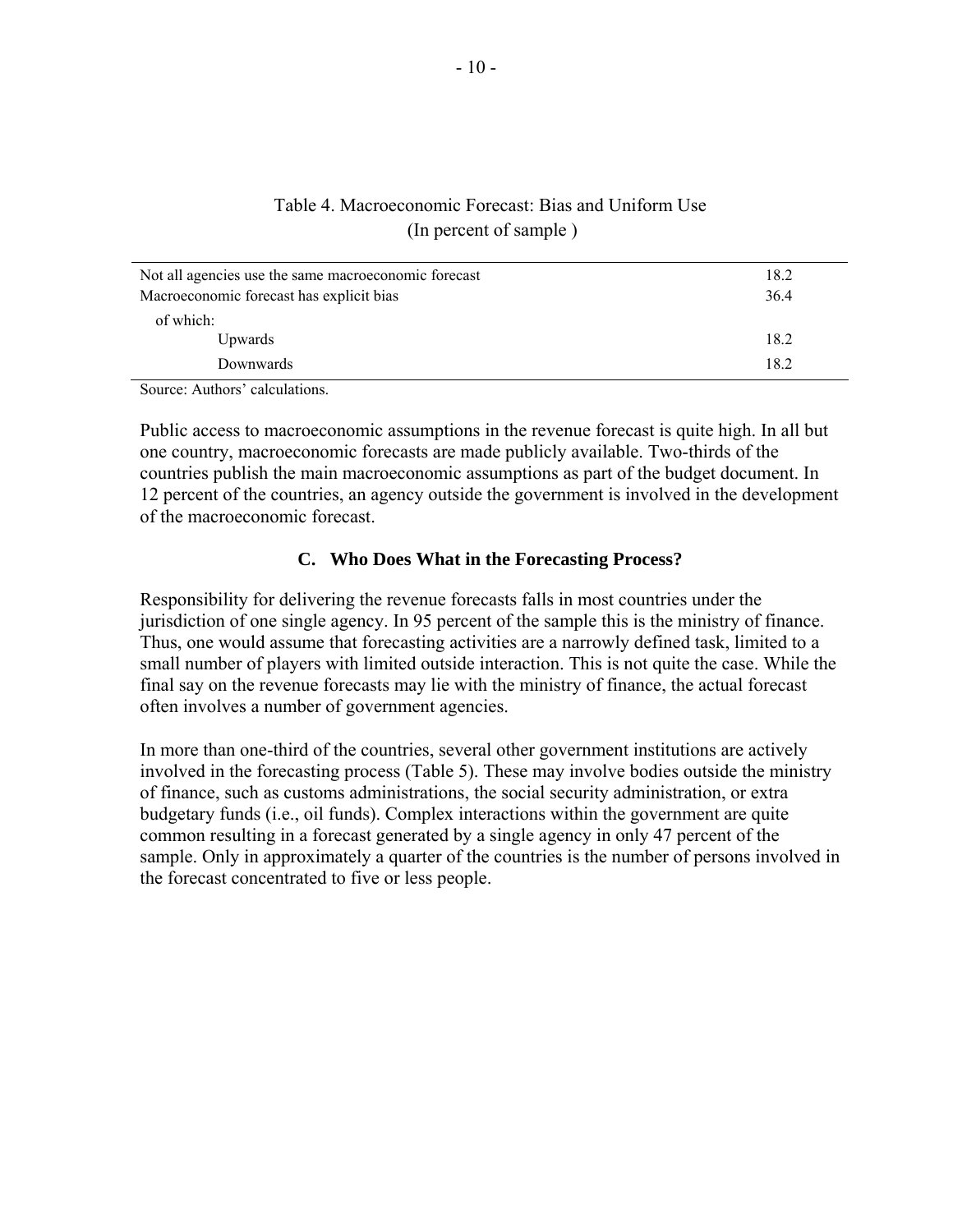| MOF responsible for revenue forecast              | 94.1 |
|---------------------------------------------------|------|
| Forecasting produced by single agency             | 47.1 |
| Nongovernment agencies participate in forecast    | 34.4 |
| Five or less people in charge of revenue forecast | 23.5 |
| One uniform forecast produced                     | 76.4 |
|                                                   |      |

# Table 5. Organization of the Revenue Forecasting Process (In percent of sample )

Source: Authors' calculations.

The relatively broad engagement of other government institutions is also reflected in the occurrence of multiple parallel revenue forecasts. About three-quarter of countries develop a single revenue forecast, while the remainder reports the existence of parallel or competing forecasts. At the end of the forecasting process, they are reconciled into one official forecast, either through arbitration or dominance by the government institution with the final say.

There is no discernible pattern by per capita income along these characteristics. On the whole, Western Hemisphere countries tend to produce more than one revenue forecasts in the preparation stage, and also involve outside agencies in this process.

How is the final forecast arrived at? In the majority of countries (64 percent), revenue forecasts are achieved through consensus among technical experts. However, a third (36.4 percent) of the surveyed countries report that significant discretionary adjustments are made to the forecast at the final stage. There appears to be no significant relationship between discretionary adjustments and the number of agencies involved in producing a forecast or the number of forecasts produced.

#### Table 6. Determination of the Final Forecast (In percent of sample )

| Significant discretionary adjustment of technical forecast | 36.3     |
|------------------------------------------------------------|----------|
| Revenue forecast adjusted due to expenditure pressures     | $\cdots$ |

Source: Authors' calculations.

Possible explanations for the large amount of interference in the forecasting process are that they help obscure governance problems, or set high performance targets. Another explanation is that forecasts are adjusted to make them compatible with otherwise inconsistent expenditure plans. Episodes of expenditure pressures have been reported for 22 percent of the countries. A systematic analysis of what determines forecasting interference is carried out in Danninger, Cangiano, and Kyobe (2004).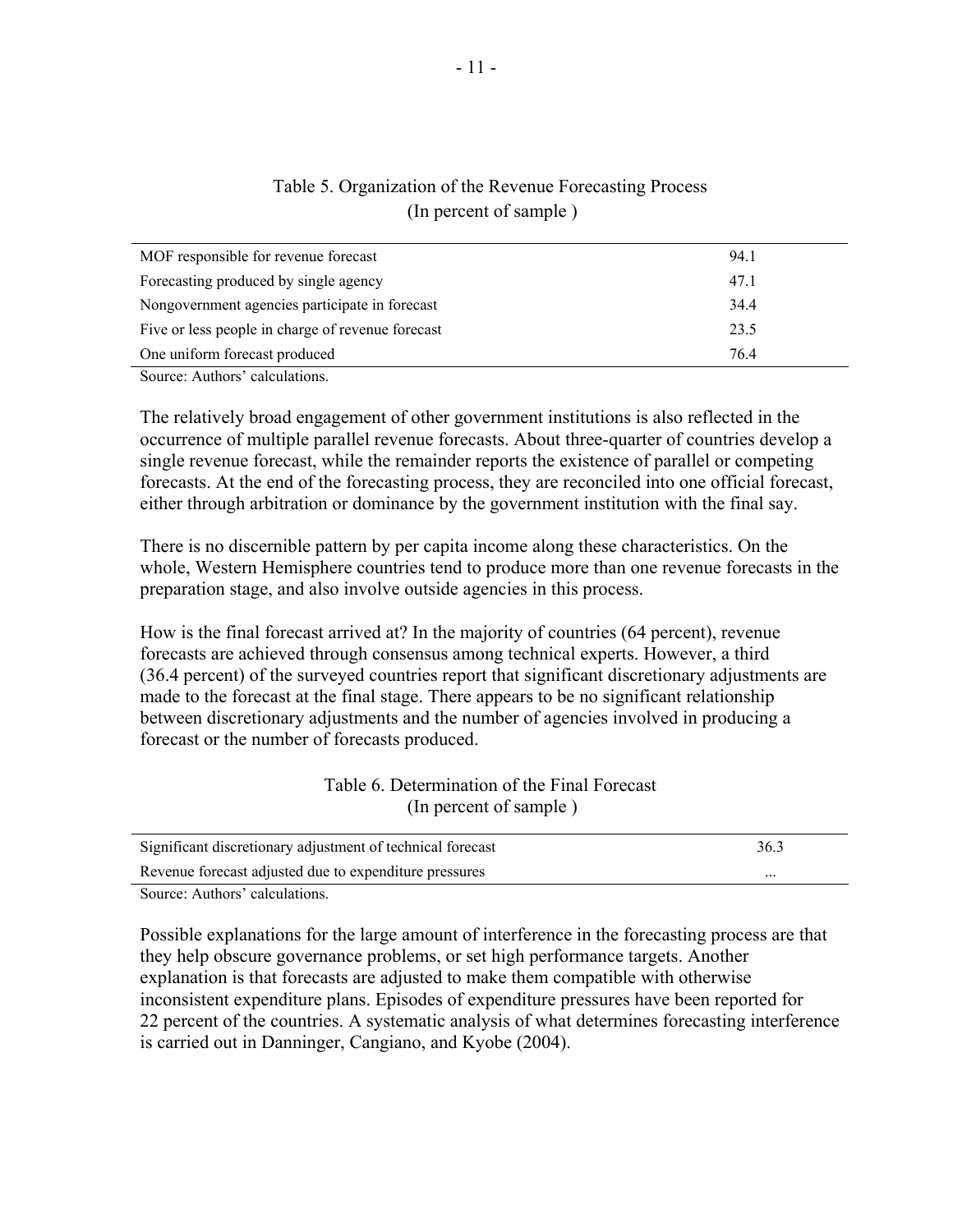In sum, forecasting processes tend to be organizationally complex and quite frequently open to interference. The empirical section in Section IV condenses some of the organizational aspects of the forecasting process into an index of organizational simplicity and explores in more detail its determinants.

#### **D. How and When Are Revenue Forecasts Done?**

A budget circular is employed in the majority of countries (69 percent) as formal initiation of the revenue forecast. Only 50 percent of the countries in the sample follow up by formally documenting the initiated budget planning process. Even though formal rules and clear procedures could enhance the effectiveness and accuracy of the forecasting process, only higher income countries (37 percent), the majority of which are in the Western Hemisphere, outline the roles and responsibilities of various agents and agencies involved in the forecast.

About 13 percent of the sample countries have neither a formal forecasting document, a formal initiation of the actual process, nor a formal documentation and revision of the forecast;<sup>8</sup> and 25 percent have only one formality aspect. Only one-fifth of the countries have all three of these components.

The lack of rigor in the forecasting process is reflected in the relatively delayed production schedule for the revenue forecast. In the majority of countries a first draft of the revenue forecast is only available three or less months before budget submission (Figure 2). This allows relatively little time for budget discussions, in particular if difficult decisions on prioritization of expenditures have to be taken. While an earlier budget envelope is thus desirable to allow meaningful budget negotiations, early forecasts are more likely to be error prone. The OECD has recommended a lead time for 6–8 months in transition countries to balance these rivaling objectives. In the sample of low-income countries, Western Hemisphere countries tend to have a longer lead time in the budget preparation process.<sup>9</sup>

 $\overline{a}$ 

<sup>8</sup> Lebanon, Armenia, Bangladesh, and Ghana.

 $9^9$  For a detailed analysis see Danninger, Cangiano, and Kyobe (2004).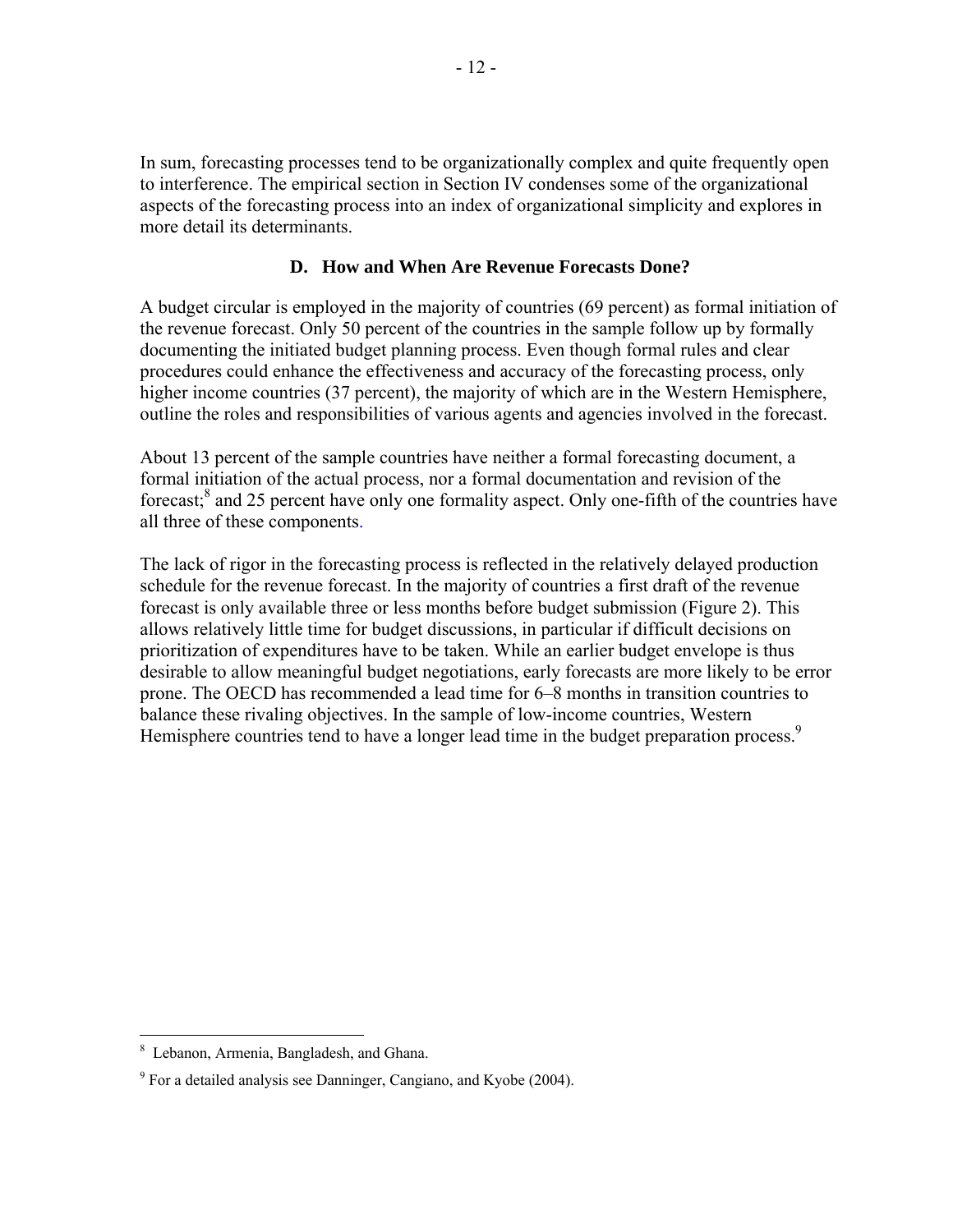

Figure 2. Time When First Revenue Forecast Is Available

Source: Authors' calculations.

The formality of rules and regulations governing the revenue forecast differ widely across countries, though not by income differences, perhaps instead reflecting the mix of different legal systems, political ideologies and administrative needs (Table 7). Possible factors affecting formality are discussed at length in Section IV of this paper.

| Table 7. Formality of the Forecast |
|------------------------------------|
| (In percent of sample)             |

| Forecasting responsibilities formally defined | 36.6 |
|-----------------------------------------------|------|
| Forecasting formally imitated                 | 68.7 |
| Formal revisions                              | 64.7 |
| Formal documentation                          | 516  |
|                                               |      |

Source: Authors' calculations.

#### **E. What Does the Public Know About the Revenue Forecast?**

In the majority of countries very little information is available on the forecasting process. The availability of information or transparency of a revenue forecast is measured by the information content published in the budget: whether macroeconomic assumptions are published, whether or not outside agencies are involved in the process, and lastly, whether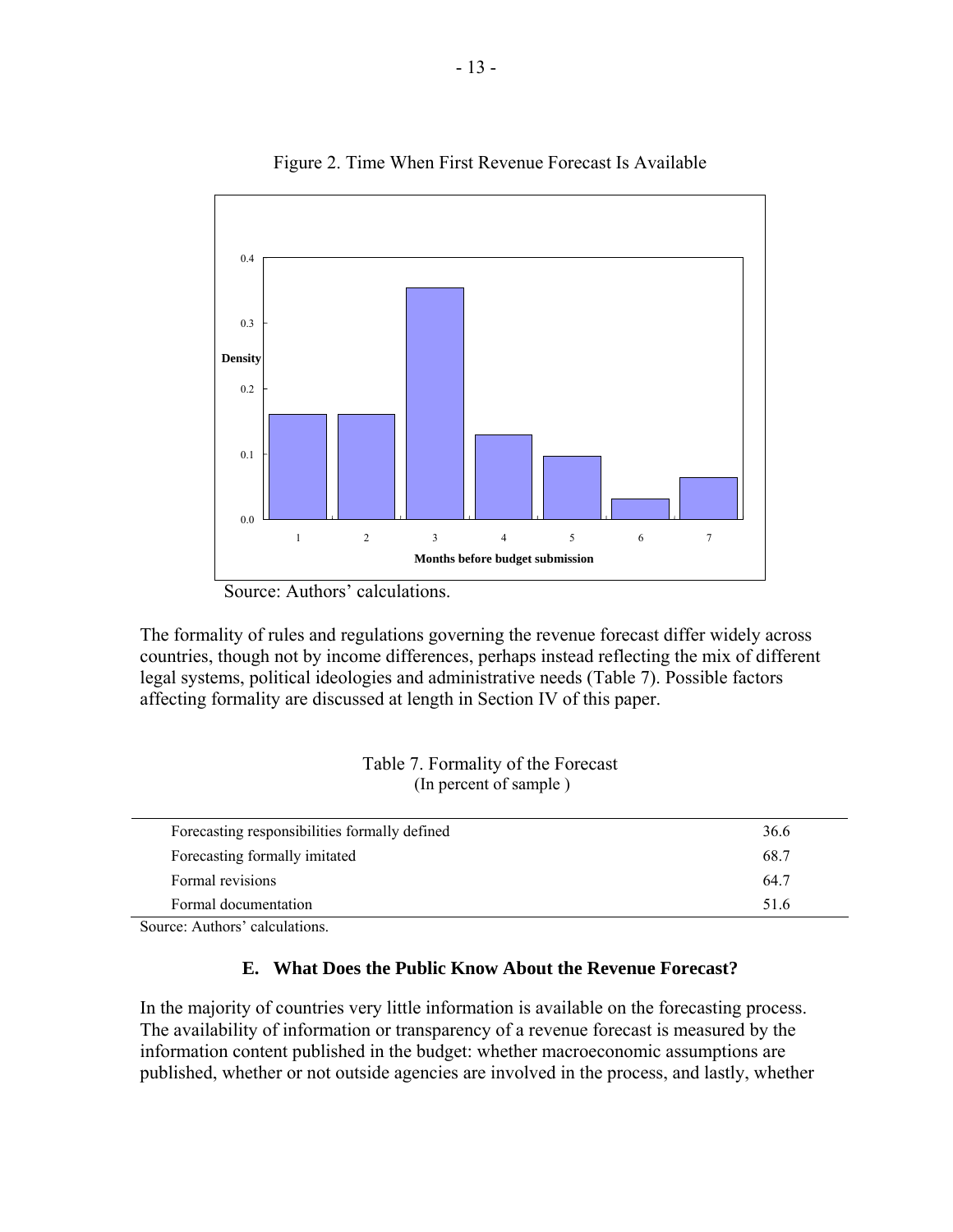there is supplementary information on forecasts outside the budget document (i.e., official gazette), and other aspects.

Revenue related information in the budget document is highly aggregated, most countries (82 percent) report an aggregate forecast for the most part, broken down into tax types. About 60 percent give information on past revenue outturns, with only 20 percent providing an analysis. Equally few countries provide a decomposition of revenue forecast into different sources. Macroeconomic assumptions are available in 55 percent of the sample. A small proportion of countries (34 percent) involve agencies outside the executive branch in the revenue forecast, with Western Hemisphere countries taking the lead. Only 28 percent of countries publish a formal and final revenue forecast outside the budget.

To summarize, out of the three indicators of transparency—informational content of the budget, whether macroeconomic assumptions are published outside the budget, and if outside agencies are involved—in two-thirds of the sampled countries, none or only one of these transparency criteria are met. The overall transparency of the revenue forecast is relatively poor with the exception of a small group of countries, mostly in the Western hemisphere that score very high on transparency, reflecting a regional emphasis on good budget management practices.

> Table 8. Transparency of the Forecast (In percent of sample )

| Nongovernment agencies participate in forecast | 344  |
|------------------------------------------------|------|
| Information published outside budget document  | 36.3 |
| $\sim$                                         |      |

Source: Authors' calculations.

#### **F. Data and Methods**

Data and human capital constraints in a large number of countries result in the use of rudimentary and qualitative estimation techniques. About 85 percent of the sampled countries use subjective assessments and simple extrapolation techniques as the main methods for deriving budget revenue forecasts. Since econometric techniques require a wealth of reliable and relatively detailed data, they are only applied in a few countries (12.9 percent). The majority of countries with higher income also report that forecasts, are not adjusted in a discretionary manner.

> Table 9. Data and Forecasting Methods (In percent of sample )

| Basic extrapolations main forecasting method | 83.9 |
|----------------------------------------------|------|
| Use of econometric methods                   | 12.9 |
| Use of disaggregate data                     | 20   |
|                                              |      |

Source: Authors' calculations.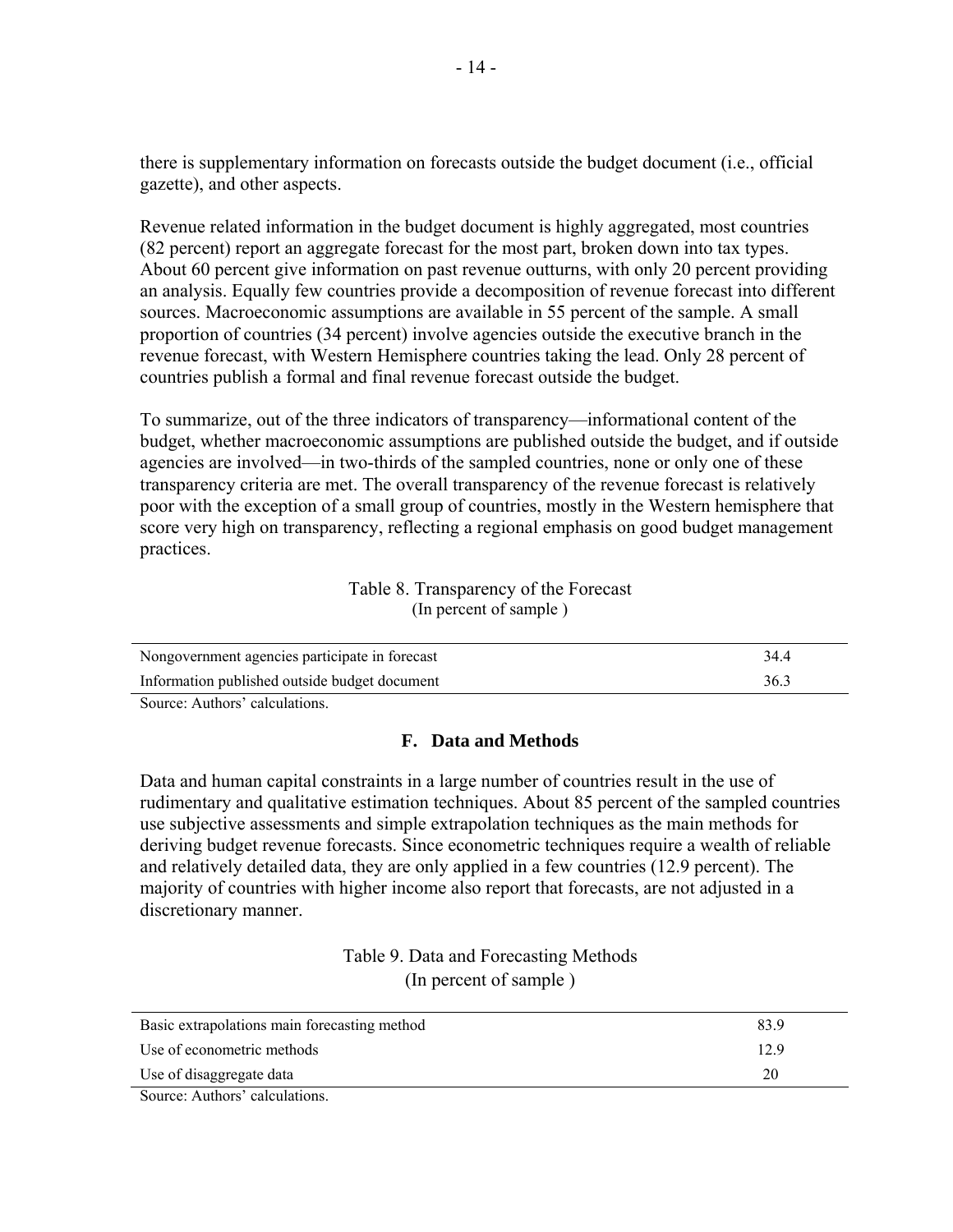There is little regional variation in the types of forecasting data and methods used. Tax revenue forecasts are primarily made on an aggregate basis (75–80 percent of countries). The majority of higher income countries use disaggregated data, as well as aggregate data, in forecasting tax base developments.

Data issues aside, using a qualitative approach is not necessarily suboptimal when economic conditions are volatile or frequent policy changes prevent the estimation of stable relationships between economic variables. In this case, a qualitative approach, for instance, through "expert briefings" of experienced staff, may lead to more reliable and accurate forecasts. That said, a qualitative forecast is also more vulnerable to discretionary adjustments, and can more easily be manipulated without being detected. This use of forecasting interference as a means to conceal governance problems has been explored in Danninger, Cangiano, and Kyobe (2004).

# **IV. THREE INDICES OF FORECASTING PRACTICES**

The paper identifies and singles out three key elements of paramount importance to the revenue forecasting process: transparency, formality and organizational simplicity. Various aspects of these elements are investigated in the questionnaire through a series of questions. Responses are quantified and merged into an index that discerns between different levels of transparency, formality and simplicity.

The first index addresses the formality of the revenue forecasting process and more explicitly answers questions as to whether the forecast is formally defined, initiated, regularly reviewed, and documented. In addition, it looks at whether any formal forecasting methods are employed. Formality may be a function of different country ideologies—legal systems and administrative needs—reflected in regional or per capita income differences.

A second core aspect identified as being important is the simplicity of the forecasting process—how cohesive and centralized the organization of the forecasting process is. This aspect refers to the number of agencies involved in producing the revenue and macroforecasts and the number of competing forecasts produced. These aspects together have been condensed into an index that captures the organizational structure, ranging from simple to complex systems. A more complex system of forecasting involving multiple agencies or multiple forecasts may require the support of a formal system that puts in place rules and regulations that allow for effective coordination. Consequently, one would expect that there will be a positive correlation between simplicity and formality.

The last identified aspect of revenue forecasting is transparency. It measures whether or not any outside agencies are involved in the forecast, if macroeconomic assumptions have been made public, and the level of detail in the budget document. More detailed information could potentially bring about increased quality in data, and accountability in the budget forecasting process, putting a mechanism in place, which provides assurances for the public and other interested parties of revenue forecasting credibility. Transparency should result in increased accuracy and possibly a reduction in ad hoc or discretionary adjustments.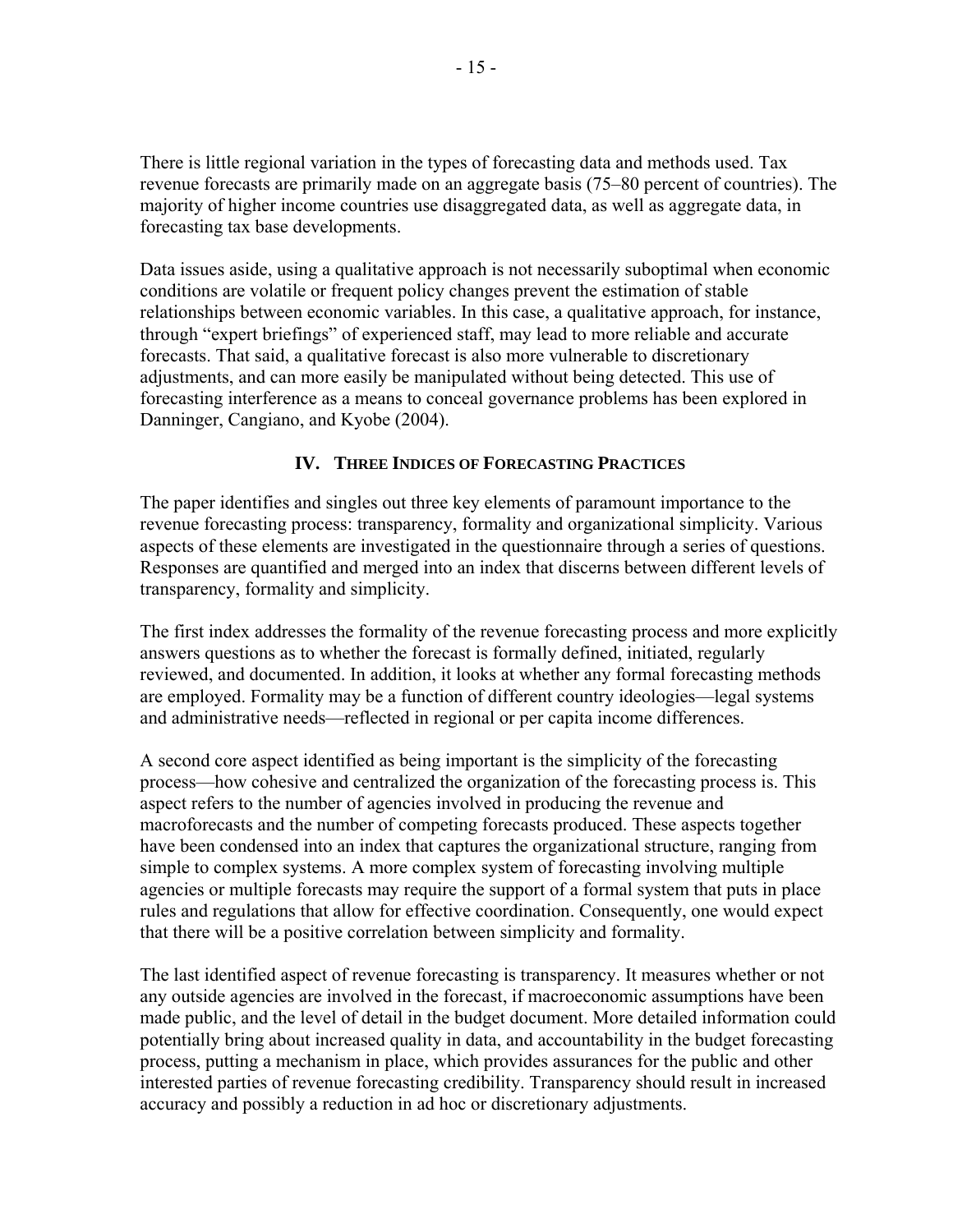This section proceeds by discussing the definition and sample characteristics of these three indices.

#### **A. Index of Formality**

Formality is defined as the unweighted sum of four binary variables: (i) whether forecasting responsibility is formally defined; (ii) whether forecasting is formally initiated; (iii) formally revised; and (iv) formally documented. The index is linear additive and scores can range between 0 and 4.

Average sample responses are summarized in Table 10. A formal definition of responsibilities exists only in 36 percent of the countries. About two-thirds of countries formally initiate the annual budget revenue forecasting exercises (i.e., through circular). The forecasting process is formally documented in only half the sample. Within-year revisions of the revenue forecast (64 percent) are mostly carried out on an "as needed" basis (50 percent). And only about half of the countries revise the budget forecast (one-year ahead) in the course of the budget preparation.

# **B. Index of Organizational Simplicity**

The index of simplicity is defined as the unweighted sum of three binary variables: (i) whether a single agency is responsible for the revenue forecast; (ii) whether a single agency is responsible for the macroeconomic forecast; and (iii) whether only one forecast is produced. The index is linear additive and scores can range between 0 and 3.

Sample responses of the three components are reported in Table 10. Roughly half (47.1 percent) of the countries put only one government agency in charge of the revenue forecast. This figure is slightly smaller for the macroeconomic forecast (44.1 percent). In most cases (76.5 percent), the government only produces one forecast and thus forgoes the option of competing forecasts.

The index of simplicity measures the number of agencies involved in the revenue and macroeconomic forecast, and the number of competing forecasts. The average score of the simplicity indicator is low, and none of the sampled countries receives a maximum score of three. About two-thirds of the sample meet only one characteristic and about 10 percent meet no simplicity aspect at all. Scores of the indicator do not differ significantly across regions or country income levels. $10<sup>10</sup>$ 

 $\overline{a}$ 

 $10$  Based on F-test for group mean differences and t-test for spearman correlation coefficients.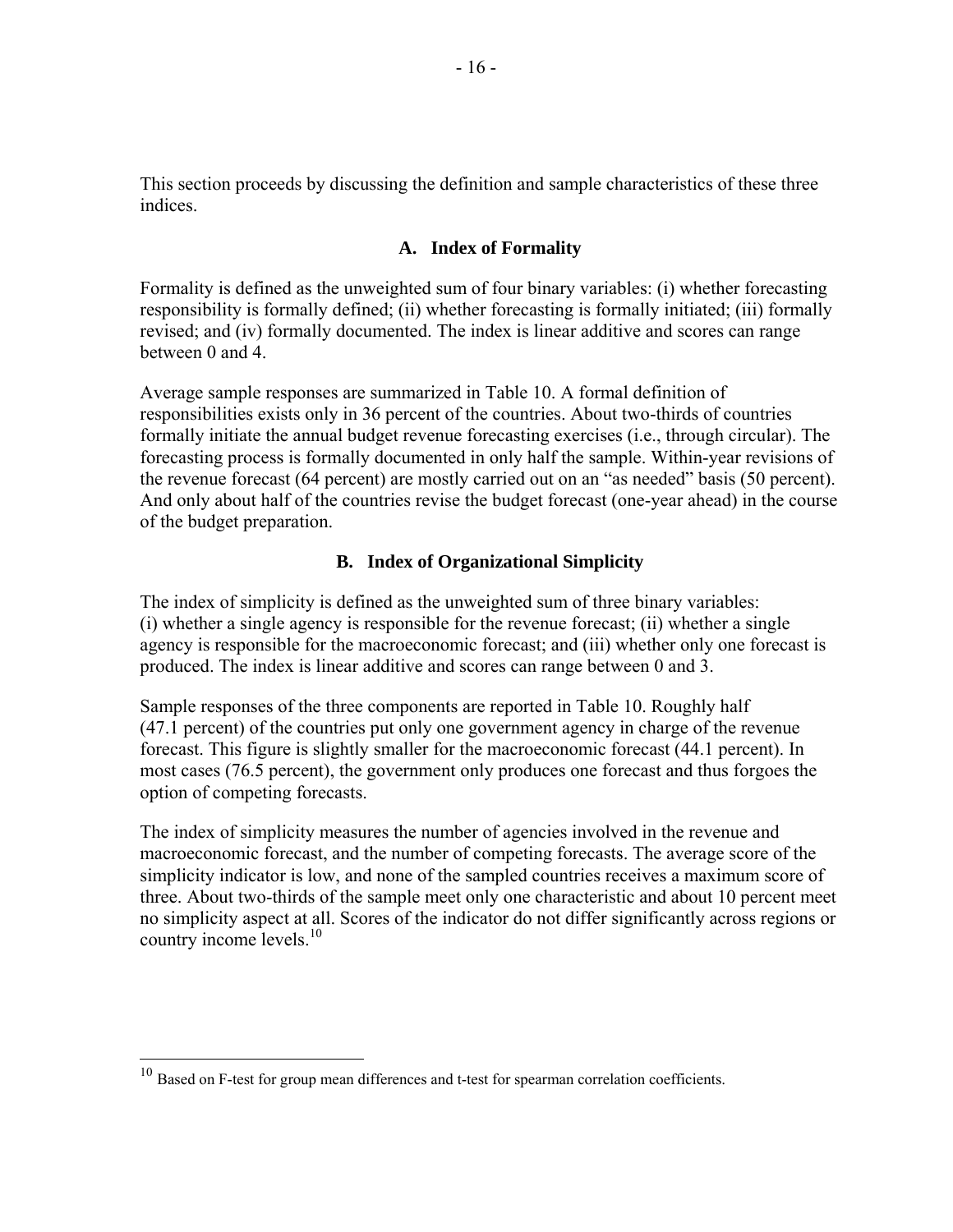| Variable description                              | Sample mean<br>(In percent) | Significant<br>regional<br>variation | Significant<br>variation by<br>per capita |
|---------------------------------------------------|-----------------------------|--------------------------------------|-------------------------------------------|
|                                                   |                             | /1                                   | income 2/                                 |
| General                                           |                             |                                      |                                           |
| One agency responsible for forecast               | 91.1                        |                                      |                                           |
| Macroeconomic forecast by one agency              | 44.1                        |                                      |                                           |
| Forecasting horizon one year                      | 64.7                        |                                      |                                           |
| Budget forecast only covers central government    | 47.0                        |                                      |                                           |
| Five or less people in charge of forecast         | 23.5                        |                                      |                                           |
| Methods                                           |                             |                                      |                                           |
| Main forecasting method: basic extrapolations     | 83.9                        |                                      |                                           |
| Use of econometric methods                        | 12.9                        |                                      |                                           |
| Use of disaggregate data                          | 20.0                        |                                      |                                           |
| Formality                                         |                             |                                      |                                           |
| Forecasting responsibilities formally defined     | 36.6                        | Yes $3/$                             |                                           |
| Forecasting formally initiated                    | 68.7                        |                                      |                                           |
| Formal revisions                                  | 64.7                        | Yes $3/$                             |                                           |
| Formal documentation                              | 51.6                        |                                      |                                           |
| Organization                                      |                             |                                      |                                           |
| Forecasting produced by single agency             | 47.1                        |                                      |                                           |
| Only one uniform forecast produced                | 76.4                        |                                      | Positive                                  |
| Macroforecast produced by single agency           | 44.1                        |                                      |                                           |
| Transparency                                      |                             |                                      |                                           |
| Nongovernment agencies participate in forecast    | 34.4                        |                                      | Positive                                  |
| Information published outside budget document     | 36.3                        |                                      |                                           |
| Informational content in budget document of which |                             |                                      |                                           |
| Aggregate revenue forecast                        | 82.3                        |                                      |                                           |
| Breakdown of forecast into revenue types          | 85.3                        |                                      |                                           |
| Data on past revenue outturns                     | 58.8                        |                                      |                                           |
| Analysis of past developments and forecasts       | 17.6                        |                                      |                                           |
| Summary of macroassumptions                       | 55.9                        |                                      |                                           |
| Decomposition of forecast into various effects    | 20.6                        |                                      |                                           |
| Interference                                      |                             |                                      |                                           |
| Significant discretionary adjustment of technical | 36.3                        | --                                   |                                           |
| forecast                                          |                             |                                      |                                           |

Table 10. Sample Revenue Forecasting Characteristics

Source: Authors' calculations.

1/ F-test for group mean differences (10 percent significance).

2/ T-test for spearman correlation coefficient.

3/ High scores in Western Hemisphere countries.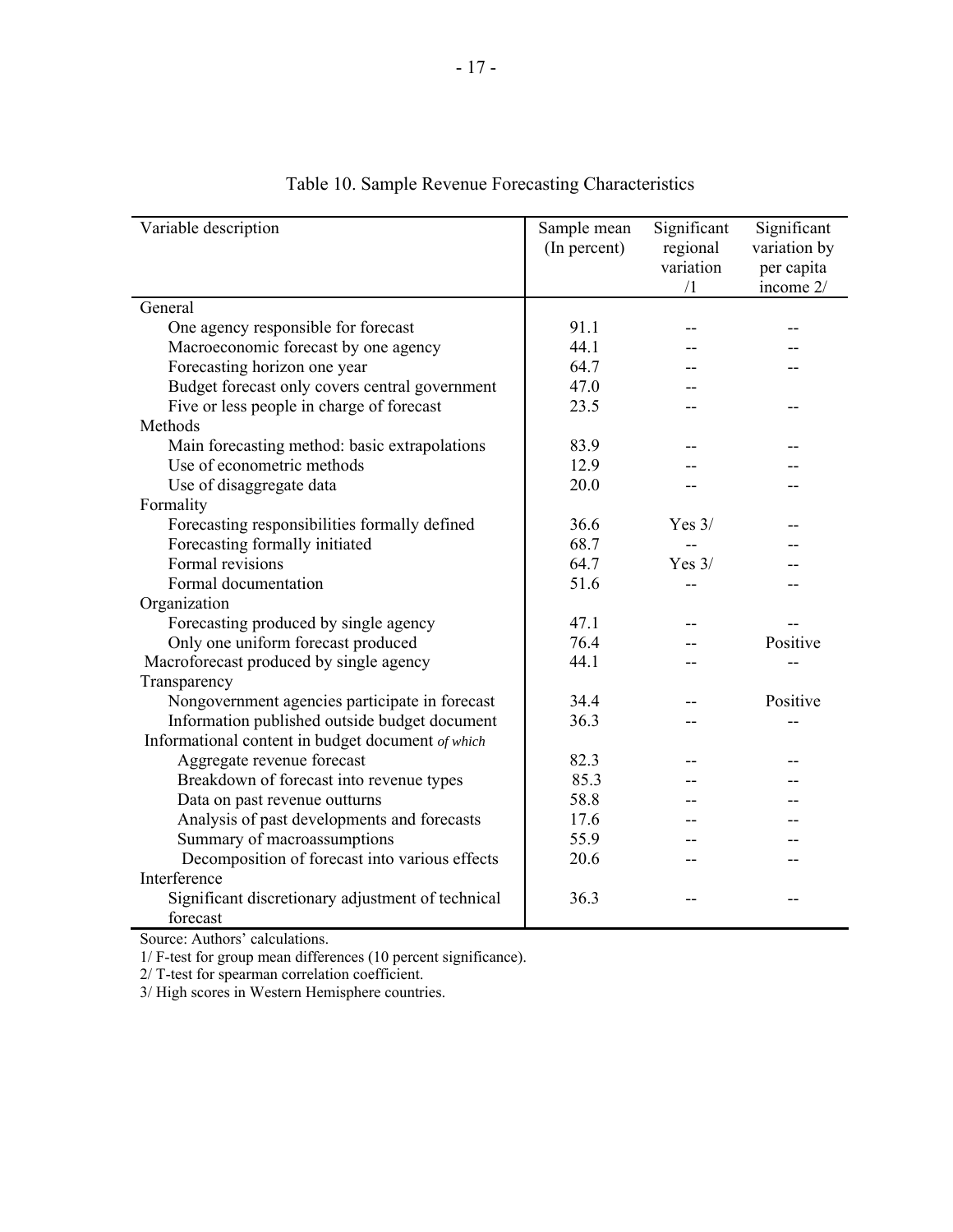#### **C. Transparency Index of the Forecasting Process**

Transparency is defined as a weighted sum of eight binary variables: (i) whether the macroeconomic assumptions are published outside budget; (ii) whether outside agencies participate in revenue forecast; and (iii)–(viii) what different revenue forecast related information was published in the budget document. Items (iii–viii) were given weights of one-sixth to give the aggregate information content in the budget document the same weight as the information items (i) and (ii).

A summary of results cataloguing the informational content of the budget can be found in Table 9. Most countries in the sample (82 percent) provide an aggregate breakdown of the revenue forecast into revenue types. Historical data on past revenue outturns is published in 59 percent of the sample, a summary of macroeconomic assumptions used is available in 60 percent of the sample, more analytic work is restricted to a few countries (18 percent) that provide an analysis of past forecasts and 20 percent that decompose the forecast into various effects. Surprisingly, these countries are not high income, thus there is no significant income or regional variation.

#### **D. Determinants of Forecasting Practices**

Linear regression analysis was used to identify factors that influence revenue forecasting practices. The analysis focused on several country characteristics: the level of corruption, the size of government measured by expenditures relative to GDP, per capita GDP, and population size. A high level of corruption may potentially reduce transparency and possibly limit formality. The size of the government may be indicative of a more developed government apparatus with higher incentives to effectively plan and formulate revenue forecasts. Conversely, a larger government may simply be the reflection of an inefficient bureaucracy reflected in a complex and intransparent revenue forecasting system, with multiple forecasts and agencies. Higher per capita income could be synonymous for greater human resources and technical capacities leading to more transparency, formality and complexity within a revenue forecasting system. Finally, particular characteristics of a revenue forecasting system could also be the result of specific regional differences in legacy systems of public expenditure management systems. Both a linear and convex functional form of the independent variable indices were tested. The findings are robust to this change in specification.

Results of these regressions are presented in Table 11. All reported results are robust to the inclusion of regional dummy variables. Not surprisingly, country corruption is found to have a negative effect on transparency consistent with its expected effect on accountability, in addition, it is negatively related to formality and simplicity.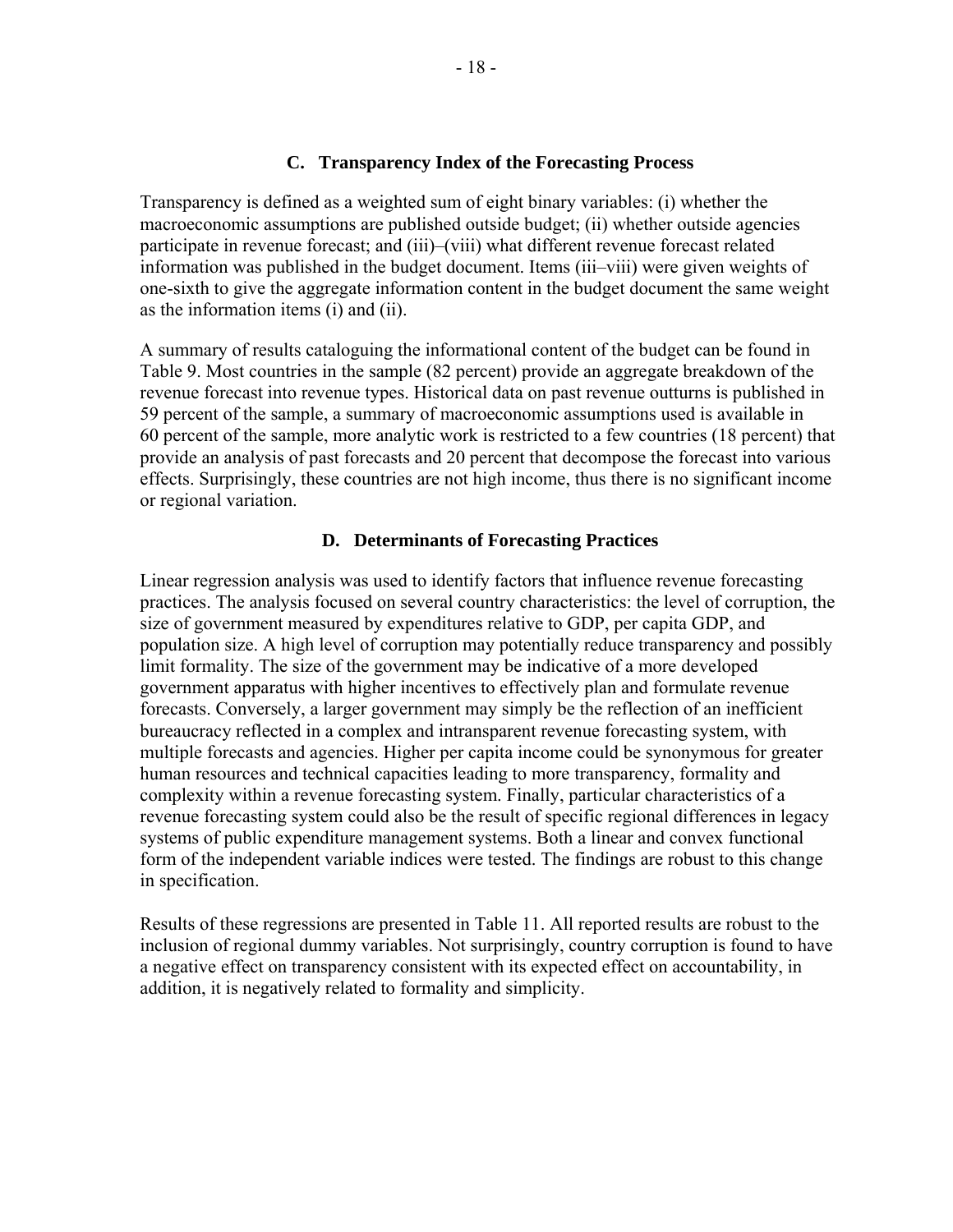|                          | Formality  | Simplicity | Transparency |  |
|--------------------------|------------|------------|--------------|--|
|                          |            |            |              |  |
| Log(pop)                 | 0.279      | $-0.184$   | 0.486        |  |
|                          | (0.58)     | (1.11)     | $(2.38)*$    |  |
| Log GDP/pop              | 0.231      | $-0.004$   | 0.135        |  |
|                          | (0.57)     | (0.03)     | (0.92)       |  |
| Corrupt 1/               | $-0.287$   | $-0.327$   | $-0.673$     |  |
|                          | $(2.80)^*$ | (0.90)     | $(2.21)^*$   |  |
| Constant                 | $-1.327$   | 2.764      | $-2.911$     |  |
|                          | (0.34)     | (1.99)     | (1.87)       |  |
| Observations             | 28         | 33         | 31           |  |
| R-squared                | 0.06       | 0.09       | 0.36         |  |
|                          | Formality  | Simplicity | Transparency |  |
| Log(pop)                 | 0.052      | $-0.218$   | 0.440        |  |
|                          | (0.10)     | (1.02)     | (1.62)       |  |
| Log GDP/pop              | 0.421      | 0.072      | 0.306        |  |
|                          | (1.31)     | (0.59)     | $(2.25)^*$   |  |
| EXP/GDP 2/               | $-0.069$   | 0.003      | $-0.000$     |  |
|                          | (1.34)     | (0.15)     | (0.02)       |  |
| Constant                 | 0.549      | 2.240      | $-4.101$     |  |
|                          | (0.12)     | (1.20)     | (1.82)       |  |
| Observations             | 24         | 28         | 26           |  |
| R-squared                | 0.14       | $0.08\,$   | 0.32         |  |
|                          |            |            |              |  |
|                          | Formality  | Simplicity | Transparency |  |
| Log(pop)                 | 0.381      | $-0.230$   | 0.409        |  |
|                          | (0.91)     | (1.33)     | (1.98)       |  |
| Log GDP/pop              | 0.437      | 0.053      | 0.296        |  |
|                          | (1.62)     | (0.50)     | $(2.51)^*$   |  |
| IMF10 year $3/$          | 1.848      | $-0.078$   | 0.077        |  |
|                          | $(2.22)^*$ | (0.23)     | (0.20)       |  |
| Constant<br>Observations | $-4.813$   | 2.594      | $-3.837$     |  |
|                          | (1.35)     | (1.72)     | $(2.28)$ *   |  |
|                          | 29         | 34         | 32           |  |
| R-squared                | 0.21       | 0.06       | 0.32         |  |
|                          |            |            |              |  |

# Table 11. Characteristics of the Revenue Forecasting Process

Source: Authors' calculations.

Absolute value of *t* statistics in parentheses.

\* significant at 5 percent; \*\* significant at 1 percent.

1/ Corruption index, Kaufmann, Kraay, and Mastruzzi (2002).

2/ Government expenditure over GDP.

3/ Number of years country has been under IMF program during past five and ten years.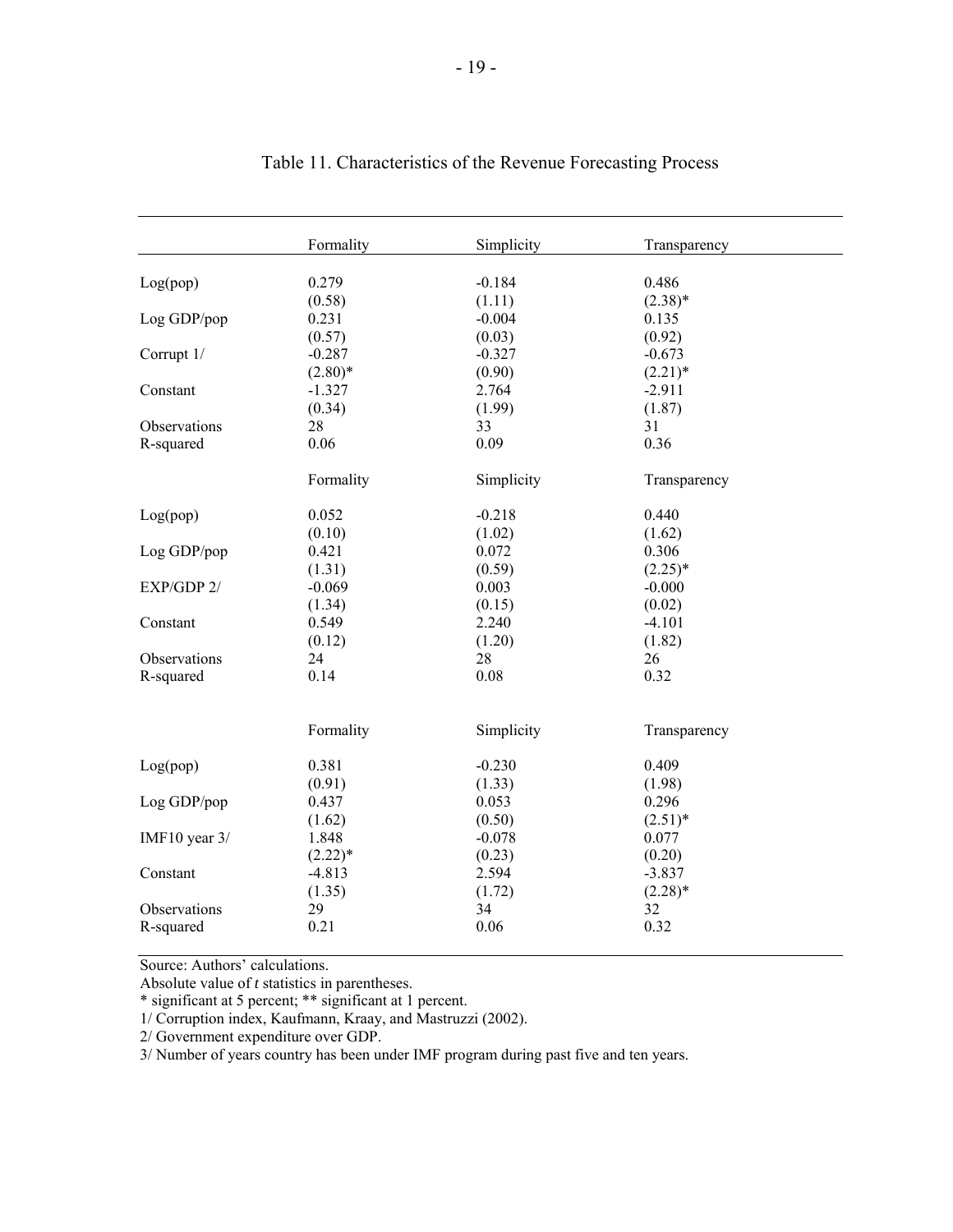Per capita income has a positive, though not statistically significant relationship with all three variables. When using an exponential specification (not shown) of the independent variables, the significance level improves, with richer countries having a more formal (rule-based) and complex organizational structure. There is also some regional variation with countries from the Western Hemisphere exhibiting more formality (not shown). The size of the central government and the position of fiscal and debt sustainability measured by central government and interest expenditures to GDP respectively, are shown to have a slight negative, though not statistically significant effect on all three indicators, resulting in the tentative result that larger governments do not tend to be more accountable in budget planning.

Intensive IMF involvement in a country could also have an effect on the design of revenue forecasting practices. Technical assistance, as well as structural fiscal reforms, are often intensified during IMF programs. Program conditionality can relate to budget preparation and management practices, and thus influence the design of revenue forecasting processes. To gauge this effect, as well as to determine other factors that may help determine transparency, formality and simplicity, regressions have been run on all three indicators including an indicator for IMF involvement. The IMF program indicator measures the fraction of years a country has been under an IMF program during the last five and ten years respectively. To investigate this conjecture, a series of ordinary least squares (OLS) regressions on the three independent variables—transparency, formality, simplicity—controlling for the size of the population, GDP per capita, size of government, and level of corruption are ran.

The only statistically significant effect of the IMF involvement variable can be detected for formality, but when using the exponential form of the formality index this significance is reduced. Similarly, controlling for size of government and corruption this result is weakened. Thus tentatively, countries with longer IMF involvement have a more formalized forecasting process. Neither transparency, nor simplicity are affected by the IMF engagement variable.

#### **V. CONCLUSIONS**

The objective of this paper is to fill the information gap on comparable cross country data of the revenue forecasting process. Most countries score low on the quality of revenue forecasting practices if judged by basic standards. Very few countries have formal rules and regulations dictating the forecasting process, agencies' responsibilities are not well defined and for the most part estimation techniques are simple. In most countries forecasting involves several agencies with the lead being taken by the ministry of finance. Budget coverage is mixed, with the majority of countries focusing on central government activities and covering a one-year budgeting horizon. The public and other interested parties often know very little about the revenue forecasting process, and the overall level of transparency in the sample is low.

The paper more systematically identified and investigated three important characteristics of a revenue forecasting process: (i) formality, (ii) transparency, and (iii) organizational simplicity. This was done by synthesizing three indicator variables, which were then analyzed for possible determinants in a multivariate analysis framework .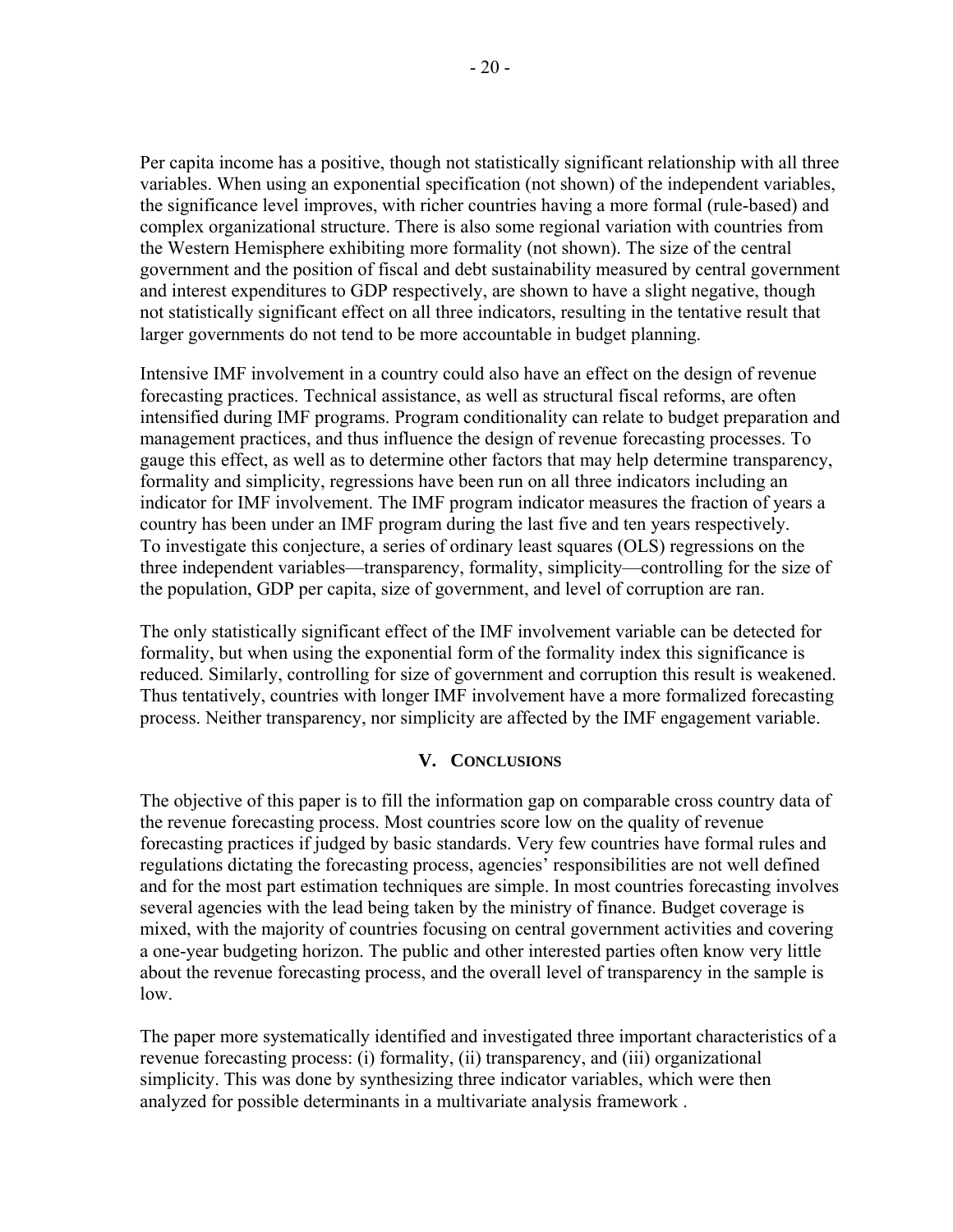Notably, the level of formality, transparency, and organizational simplicity of a revenue forecasting process do not differ significantly across regions or by income per capita, with the exception of a few countries in the Western Hemisphere, that have a high level of formality in their revenue forecasting process. High levels of corruption reduce both formality and transparency. Intensive IMF involvement in the past does not contribute to making revenue forecasting practices more transparent, but it does seem to increase the formality of a given revenue forecasting system.

Based on these findings a few preliminary conclusions can be drawn. Conditions for a desirable top-down budget preparation process do not seem in place in many low-income countries. The cross country evidence seems to indicate that streamlined procedures and greater transparency in the forecasting process may be important preconditions for an efficient budget planning process. In particular, broad political support for budget management reforms, as witnessed in several Latin American countries, are key however for establishing efficient revenue forecasting practices.